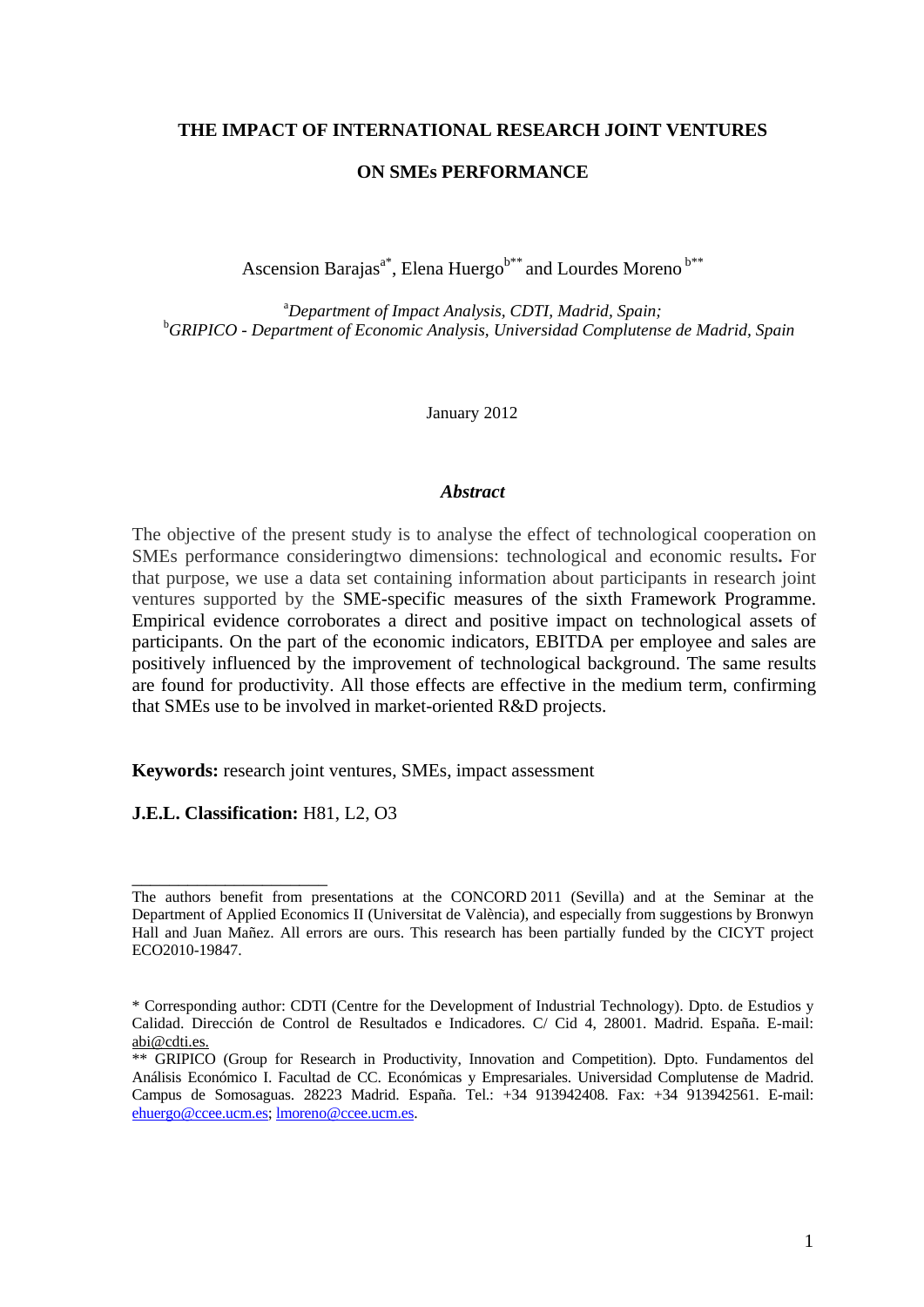## **1. Introduction**

<u>.</u>

In general, empirical literature on R&D cooperation concludes that big companies have a greater probability to cooperate, due to their higher technological capability and the considerable scope of their R&D projects (Bayona et al., 2001; López, 2008). Nevertheless, current trends indicate that cooperation is taking a relevant roll within corporative strategies of innovative firms, regardless of their size. The increasing dynamism of SMEs in intensive industries, such as biotechnology and ICT, cooperating with other companies and with research institutions, illustrates this fact. Although the percentage of firms cooperating on innovation activities is much higher considering large firms, the available data (OCDE, 2009) show a relevant activity of SMEs in some countries such as Finland (28% of all SMEs cooperate), Austria (18%) or France (24%, considering only manufacturing SMEs).

Public policies aiming to encourage cooperation between SMEs and research centers have been implemented by the R&D Framework Programme of the European Union (FP) since its third edition, being strongly reinforced in the fifth and the sixth ones. SMEs can be supported by the classical actions, such as Integrated Projects or Specific Targeted Research Projects, but also through the specific measures for small companies. These measures follow two schemes. The Cooperative research scheme supports European SMEs with a specific research objective or need but without (or limited) technological capacity. Thus, a great part of the technological development will be done by the R&D performers involved in consortia. SMEs own all intellectual property rights resulting from the project but R&D performers may benefit from preferential use of the outcomes. The Collective Research scheme is similar, but specifically oriented to SMEs associations. Both schemes follow a bottom-up approach and there is neither thematic nor technological priority set up by the European Commission. Under the sixth FP, the evaluation criteria stress the business interest of the project and not only its technological novelty.<sup>1</sup>

According to qualitative analysis carried out under the auspices of the European Commission, a high percentage of supported SMEs reach their own goals (European Commission, 2010). Nevertheless, this approach is not able to quantify at what extend R&D cooperation improve firms performance. The objective of the present study is to

<sup>&</sup>lt;sup>1</sup> For a more detailed description of RJVs taking place under the FP, see Barajas and Huergo (2010) and Barajas et al. (2011).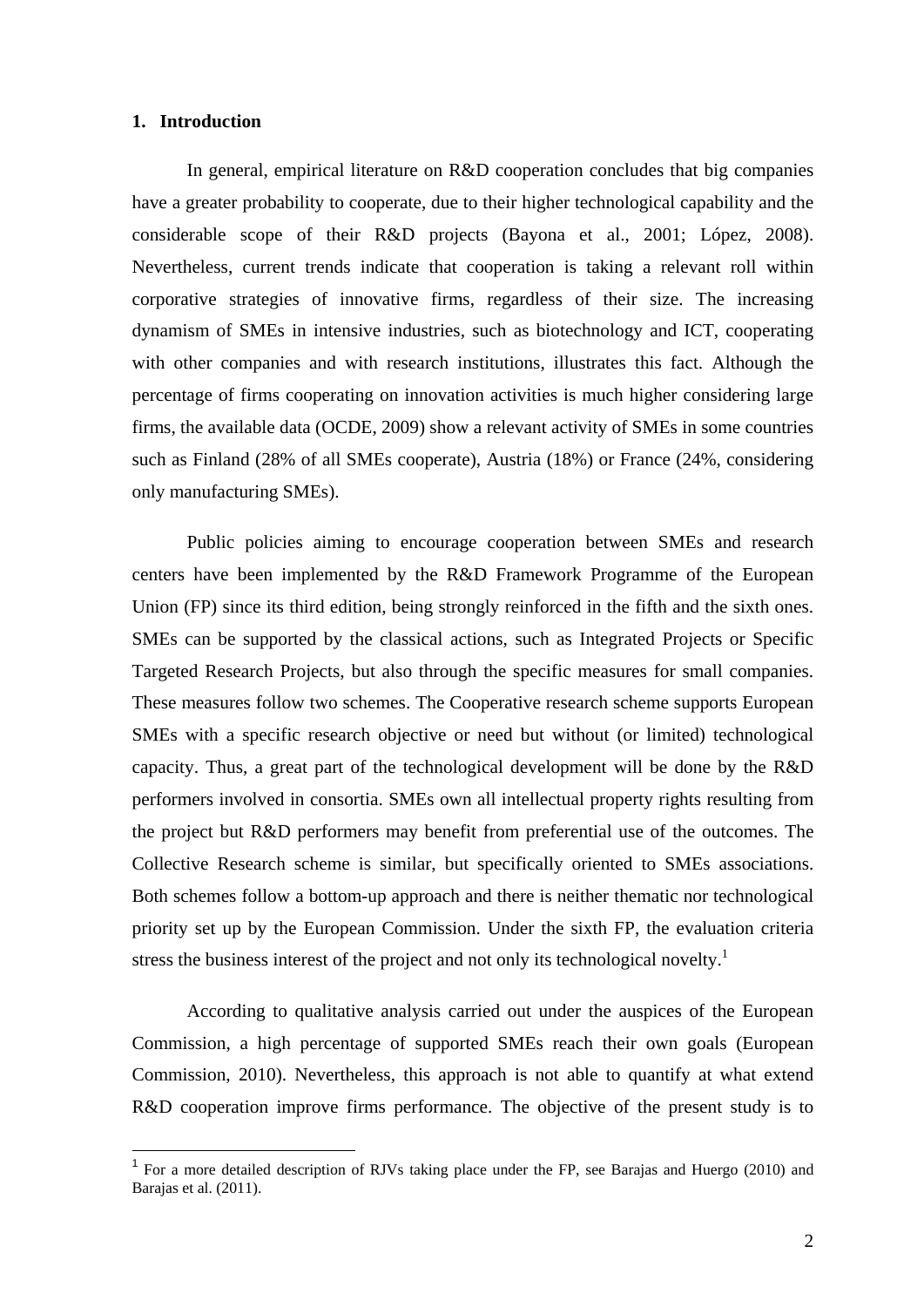analyzewhether research joint ventures (RJVs) have a positive impact on SMEs performance considering two dimensions: technological and economic results. With this approach, we study a set of key performance indicators.

The empirical research is divided in two phases. First, through the estimation of a knowledge production function, we measure the impact of the SMEs participation in R&D consortia supported within the FP on technological results, proxied by intangible fixed assets. Second, we analyze whether the participation has also a significant impact on three economic performance indicators: sales, EBITDA and labour productivity.

For this purpose we integrate two data sets. The first one, owned by the Center for the Development for Industrial Technology (CDTI, the public organism in charge of monitoring the participation of Spanish firms within the FP), contains much relevant information about the SME-specific measures of the sixthFP (rejected and supported projects) and the participants. The second one is the SABI database, which consists of company accounts for over 1,000,000 Spanish firms. The resulting database could be considered an original and powerful instrument to measure the impact of the FP on economic performance for a period large enough to capture the medium and long-term effect of the FP R&D projects.

Overall, we compile a homogeneous sample that consists of an unbalanced panel of 41,800 observations, 10,450 companies, and 1,526 proposals. Available data allow us to consider variables related to the characteristics of consortia (leadership, geographical origin of partners, technological area) and the economic performance of SMEs.

Our results corroborate a direct and positive impact of SME-specific measures on technological assets of participants. Labour productivity, sales and EBITDA are also positive influenced by the improvement of technological background. All these effects are effective in the medium term, confirming that SMEs use to be involved in market-oriented R&D projects. From the aforementioned results and complementary evidence obtained in this paper, some conclusions will be drawn regarding the interest of policy makers.

The rest of the paper is organized as follows. Section 2 summarizes previous evidence about the impact of cooperative agreements by SMEs. Section 3 describes the empirical model and the data. In Section 4, we present the results and, finally, section 5 concludes.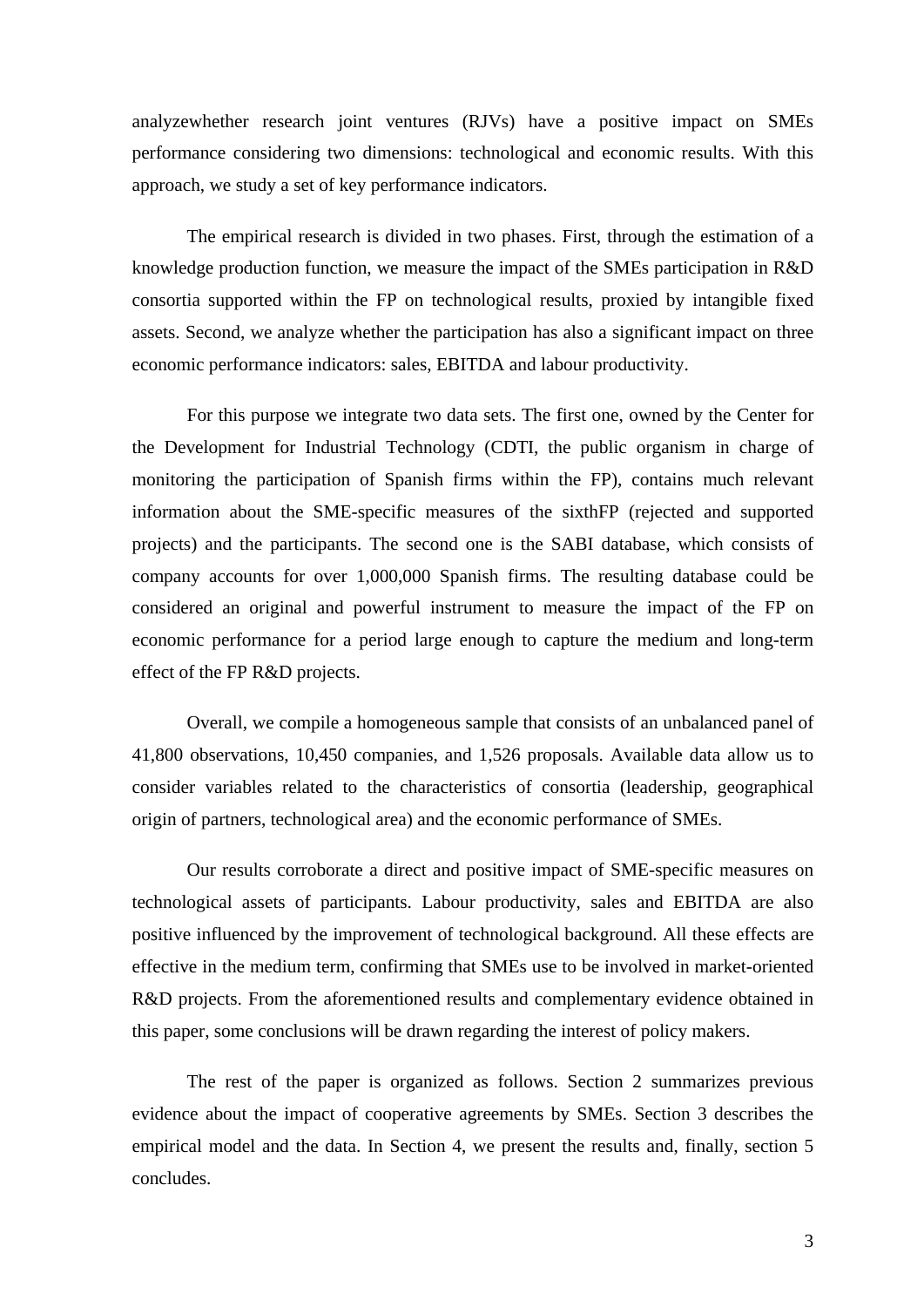## **2. SMEs and technological agreements**

Empirical papers based on the resources-based theory and the absorptive capacity approach corroborate that internal technological competences facilitate the access to resources generated outside the firm (Cohen and Levinthal, 1990). In particular, external knowledge could be internalized by innovative firms throughout technological alliances. As empirical evidence shows, the probability of a firm to be involved is this type of alliances is positively related to its own R&D competences. Although this affirmation is generally confirmed by researchers, there is no clear consensus about how to measure internal capacity. As we will see, this discussion determines our understanding of the core topic of the present paper: the participation of SMEs in RJVs.

Frequently, R&D capacity has been related to firm size, assuming that it is necessary a critical mass of resources to generate and maintain R&D assets. In this regard, empirical evidence confirms that big companies have a higher probability of participating in RJVs (Bayona et al., 2001; Cassiman and Veugelers, 2002; Miotti and Sachwald, 2003; Negassi, 2004; López, 2008).

In line with these evidences, statistics show that SMEs tend to collaborate less than large firms (OCDE, 2009). This fact can be explained by disadvantages related to the setting up of communication channels with R&D organisations (Rothwell and Dodgson, 1991) and by the high risk associated to the partner selection. Therefore, outsourcing could be a suitable alternative for many SMEs (Narula, 2004), although the lack of financial resources negatively affects the probability of gathering external knowledge, wherever its origin is (Bougrain and Haudeville, 2002).

However, other authors stress that, in spite of (or because) their smaller size, cooperation is a core strategy for innovative SMEs aiming to acquire external resources and, doing so, to compete with big companies (Audretsch and Vivarelli, 1996; Rothwell and Dodgson, 1991). Collaboration could be so important that a "*firm's competitiveness may in fact be determined more by its external network than its size*" (Narula, 2004). Therefore, the effect of size on collaboration should be qualified by the positive influence of other factors, such as the existence of an own R&D unit (Kleinknecht and van Reijnen, 1992); the relative importance of R&D personnel (Belderbos et al., 2004); the previous experience in collaboration (Hernán et al., 2003) or the number of registered patents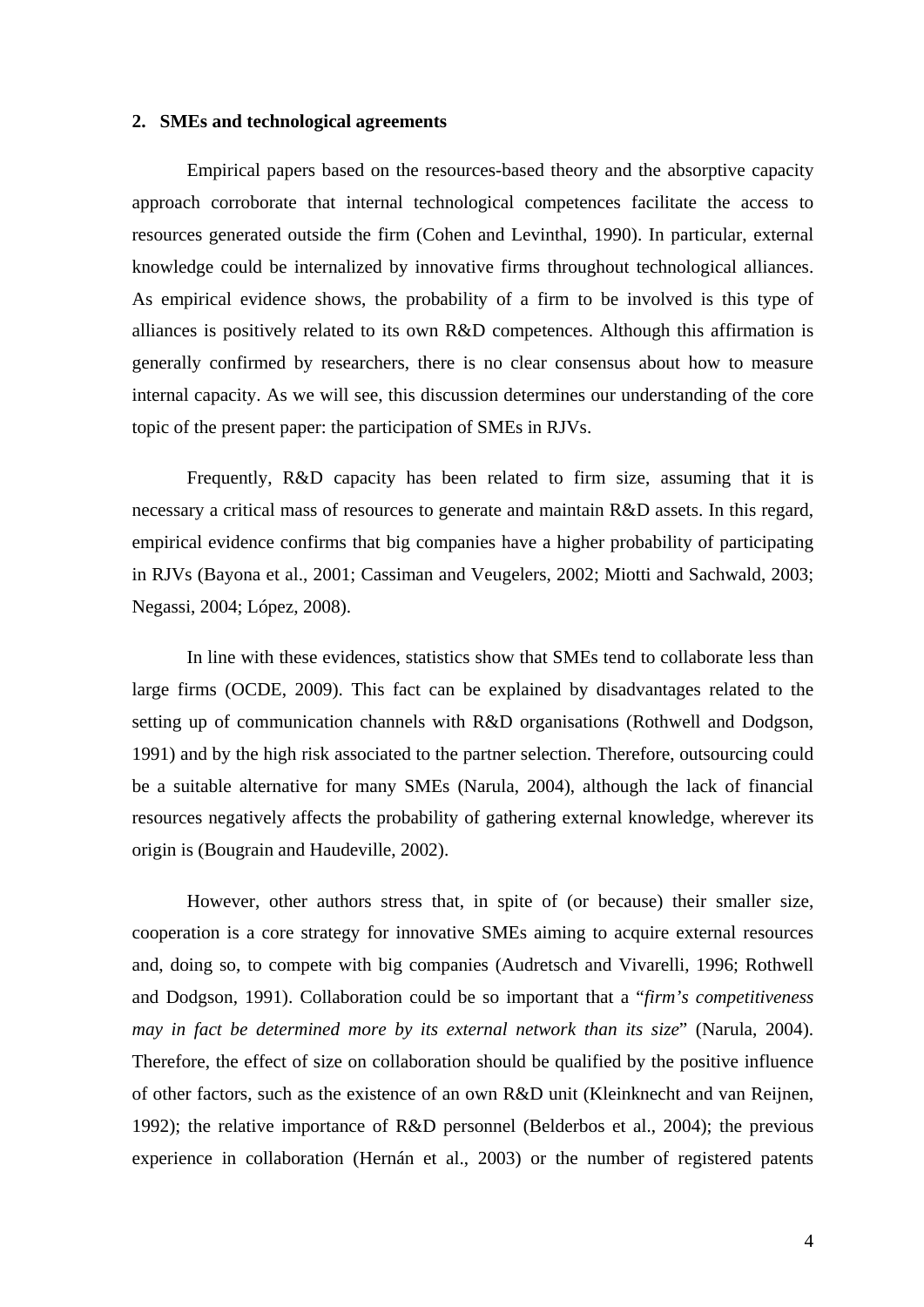(Colombo et al., 2009). Taking a step forward, Barge-Gil (2010) considers not only the frequency of collaboration, but also the type of firms for which cooperation is more relevant. Using a sample of firms with internal R&D activities, he concludes that companies outside high-tech sectors and smaller firms with greater needs of external knowledge have a higher probability to be cooperate-based innovators. Thus, the decision to cooperate seems to be influenced by a combination of internal capacity and external needs.

Absorptive capacity has also been considereda key factor to explain the access to international networks. Costs associated to geographical distance could decrease if the cognitive distance between partners is lower. For a sample of high-tech small firms, De Jong and Freel (2010) demonstrate that increasing R&D expenditure is associated with geographically distance collaboration. This research is focused on a specific type of SMEs, characterized by a higher technological capacity. A more extensive analysis of international technological alliances reflects that European SMEs are more focused on intra-EU and intra-country networks than big companies (Belderbos et al., 2004). In this line, Barge-Gil (2010) corroborates that being involved in international partnerships is negatively correlated to the frequency of collaborations. These results reflect that, despite the improvements in communication and information technologies, costs associated with geographical distance still matter, especially for SMEs with a medium or low technological level.

The complex nature of collaboration is present also in the impact assessment literature. Although the theory states clearly that collaboration improves firms' innovativeness, empirical research faces many obstacles to measure the effect of R&D partnerships on firms' performance, mainly because of the lack of suitable and homogeneous indicators.

Following the resource-based theory, cooperative and in-house R&D activities are considered complementary strategies aiming to increase technological capacities of firms. In order to measure this effect, many authors have built objective performance indicators related to technological capabilities (mainly from patents databases) and have concluded that R&D partnerships have the predicted positive effect on internal capacity (Mowery et al., 1998; Branstetter and Sakakibara, 2002; Scott, 2003). Other papers find a positive relationship between cooperation with universities and research centers and innovation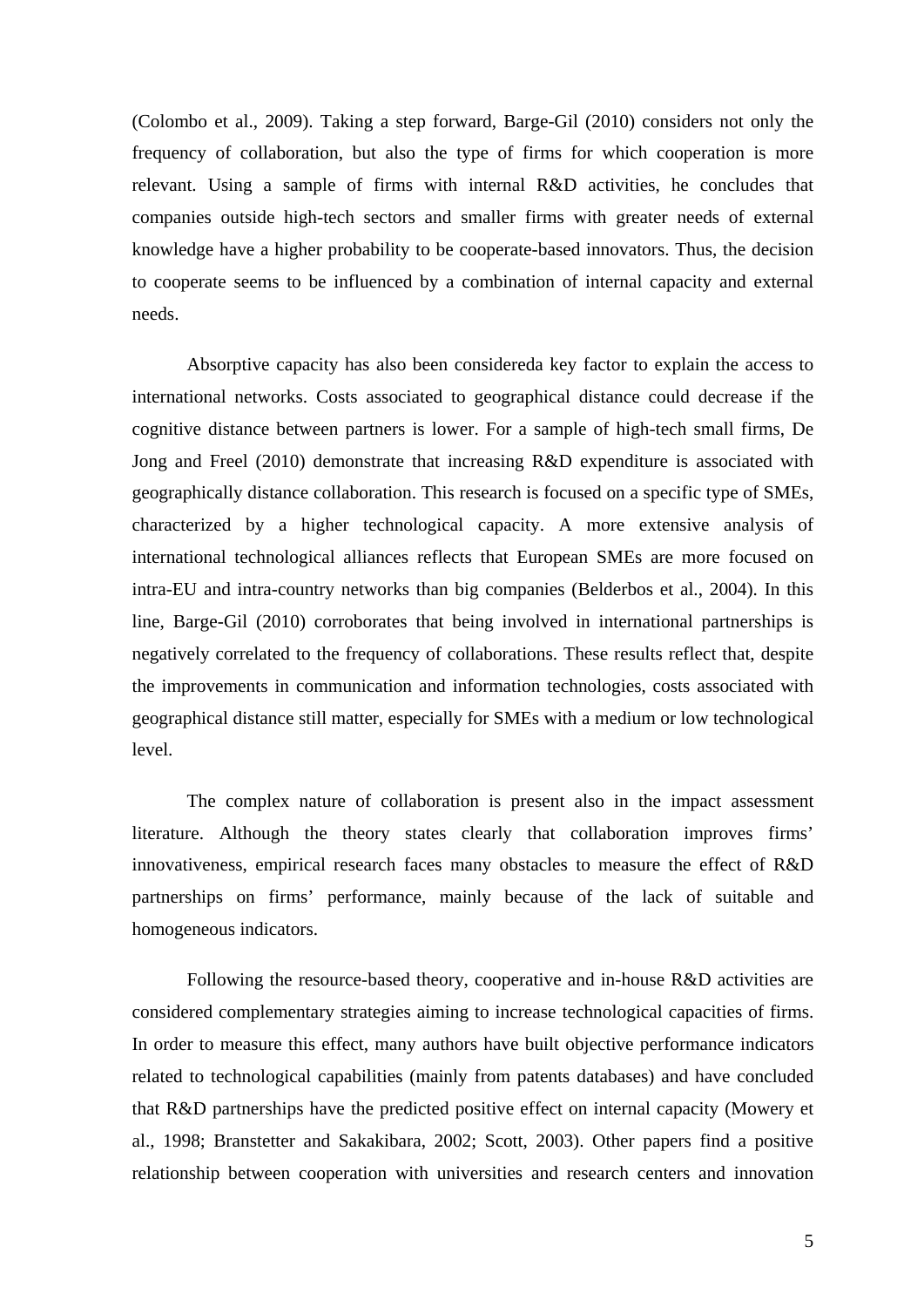output measured by the volume of sales due to new products (Lööf and Heshmati, 2002; Faems et al., 2005; Lööf and Broströn, 2008).

Empirical evidence also seems to corroborate that, taking into account different types of partners and different cooperation objectives, the more market-oriented the project is, the higher the probability of finding positive economic effects (Benfratello and Sembenelli, 2002; Cincera et al., 2003; Belderbos et al., 2004; Bayona-Sáez and García-Marco, 2010).

For the specific case of SMEs, Bougrain and Haudeville (2002) do not find a significant effect of cooperation in innovation success (measuring success as not having incidences in the development of supported projects). Other authors explore new perspectives aiming to measure the theoretically positive effect of cooperation on SMEs. Nieto and Santamaría (2010) draw a comparison with big companies and conclude that technological partnerships could improve the innovativeness of SMEs compared to that of large firms. They also find a significant pushing effect of collaboration on non-innovative SMEs, which decide to start to innovate with partners.

Literature shows a growing interest in analysing the collective of new technologybased firms (NTBFs), since they are a clear example of SMEs with great R&D internal capacity and with high constrains of resources. Colombo et al. (2009) find a positive relationship between the number of partnerships and NBTFs performance (measured by total factor productivity). They remark that this effect increases when industrial partners are located in countries which are in the forefront of knowledge generation.

In general, the literature confirms the existence of a positive relationship between R&D cooperation and innovative results, but the effect on economic performance is not so evident. This conclusion is also valid for the case of cooperative projects carried out under the FP scheme. Aiming to measure the effect of this programme on firm performance, many authors have focused their research on technological outputs (Luukkonen, 1998; Polt et al., 2008; Dekker and Kleinknecht; 2008) and on economic indicators (Benfratello and Sembenelli, 2002; Arnold *et al.*, 2008; Aguiar and Gagnepain, 2011). Whereas the effect on innovativeness is demonstrated, no clear evidence is obtained about economic performance. Barajas et al. (2011) go a step forward and corroborate that the impact of cooperation within the FP on firms' productivity is produced through the indirect channel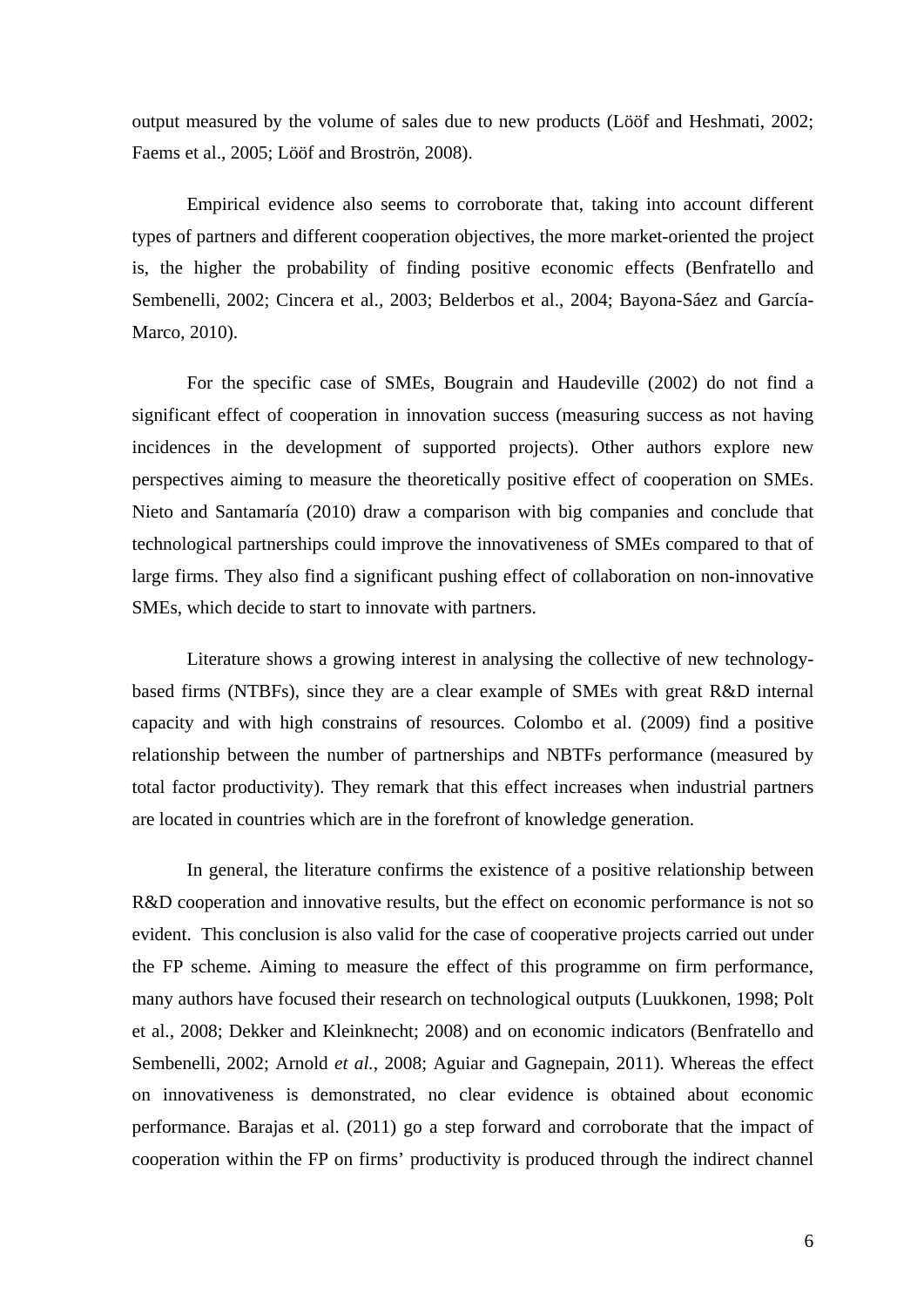of intangible assets. This result is obtained considering that FP consortia carry out precompetitive projects and their impact should be measuredfrom a long-term perspective.

For the specific case of SMEs, empirical evidence reinforces the existence of a positive technological effect. Thus, Arnold et al. (2008) remark that, in live sciences or energy, the most relevant impact of the FP is related to the increasing technological capabilities of SMEs. Dekker and Kleinknecht (2008) find a positive influence on R&D intensity for companies with fewer than 100 employees. In line with these results, the European Commission (2010) carried out a descriptive analysis of SMEs specific measures and states that, whereas 30% of participants obtained new IPR, the commercial exploitation of results is the least effective factor. On the contrary, the survey undertaken by the EC confirms that SMEs have improved the degree of R&D formalization and their own R&D capabilities, incorporating new scientific and technological knowledge and reinforcing their network abilities.

In line with previous literature, in next sections we analyze the effect of R&D cooperation on SMEs, considering both technological and economic outputs and using a methodology that allows for capturing its direct effect as well as the indirect one. A major difference with respect to the works mentioned above is that our dataset is rich enough to measure medium term effects on relevant and objective performance indicators, such as intangible assets, sales, EBITDA and productivity.

## **3. Empirical model and data**

As we have explained previously, we want to quantify the impact of SME-specific measures financed by the sixth FP on SMEs performance considering two dimensions: technological outputs and economic results. Specifically, in a first step we analyse how the participation of an SME in an FP project affects its generation of new knowledge. This new knowledge is approached by intangible fixed assets reported in firms' accounting, which include, among others, capitalized R&D expenditure, intellectual property and software.

Corrado et al. (2005) distinguish three main categories of intangibles: (1) computerized information; (2) innovative property and (3) economic competencies. The last one, which refers to brand equity, human capital training and organizational management, is beyond the scope of this work due to the lack of data. According to Van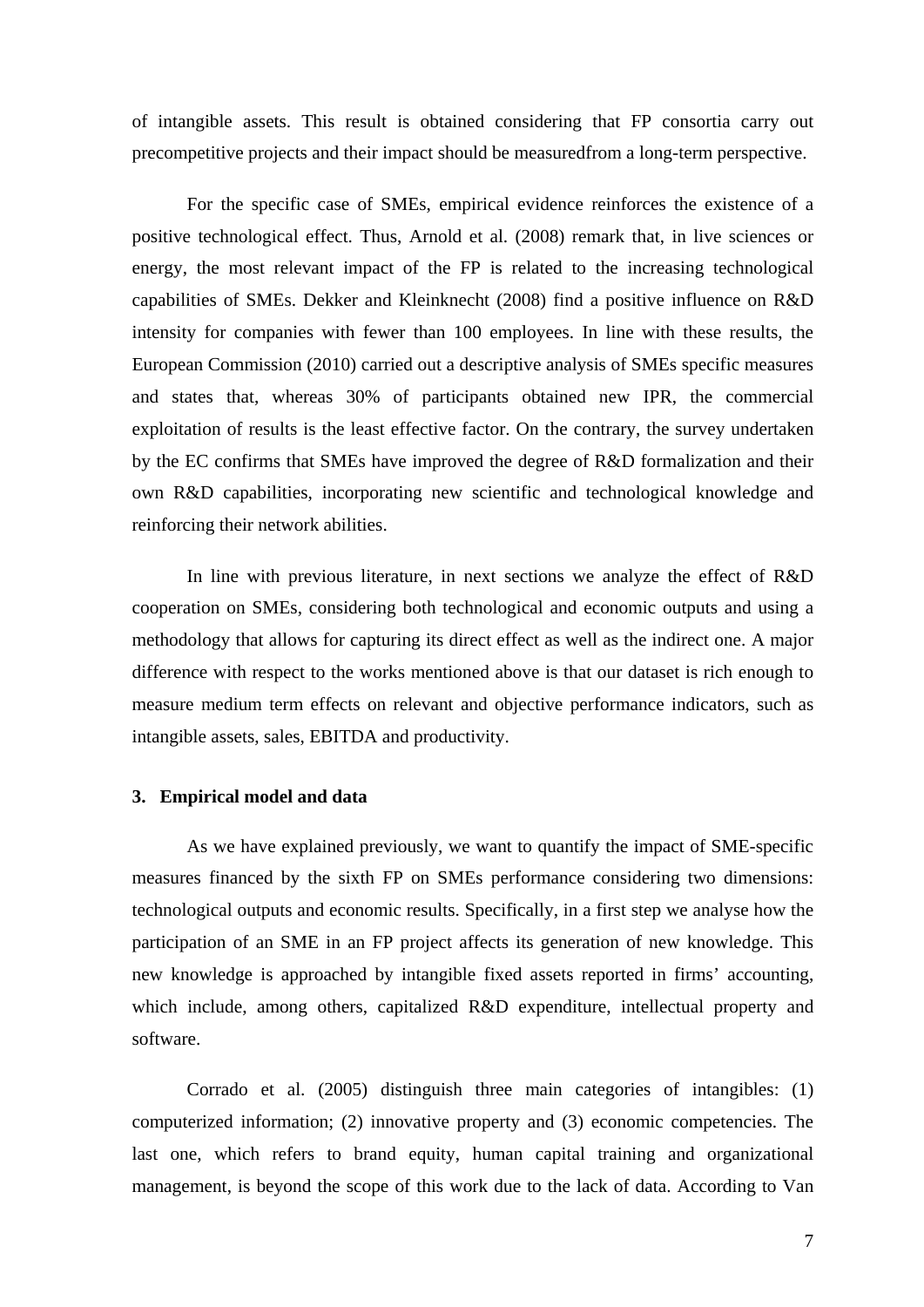Ark et al. (2009), investments of Spanish firms in computerized information and innovative property represent more than 65% of total intangible private investment.

We suppose that our data on intangible assets constitute an indirect measure of innovation output, given that expenditures generated in the cooperative project related to R&D, software and patenting will be capitalized once the firm recognize that these outlays will generate future benefits. Formally, the equation in our model is:

$$
k_i = p_i \gamma + x_{1i} \beta_1 + e_{1i} \tag{1}
$$

, where  $i = 1, \dots, N$  index firms,  $k_i$  stands for a firm's intangible fixed assets,  $p_i$  denotes the SMEs participation within the FP, and  $x_{1i}$  is a vector of other control variables.

After this, in a second step we use alternative measures of economic success  $g_i$  as dependent variables: EBITDA, sales and labour productivity. The equation takes the form:

$$
g_i = p_i \delta + x_{2i} \beta_2 + e_{2i}
$$
 [2]

, where  $x_{2i}$  stands for other additional controls in the equation. This set of controls also includes intangible assets. Therefore, if we find that intangibles are affected by participation within the FP, and that these intangibles increase the firm's performance, the economic impact of the cooperative project will also be supported by the evidence.<sup>2</sup>

Given that R&D projects supported by the SME-specific measures of the FP are generally medium-term projects<sup>3</sup> and that target recipients are European SMEs with a specific research objective or need but without (or limited) technological capacity, we believe that it is reasonable to analyze their impact once the project has formally finished. For this reason, we will experiment alternatively by including the dependent variables in equations [1] and [2] referred to the periods  $t+2$ ,  $t+3$  and  $t+4$  relative to the awarding year. This allows us to study the lag required to obtain a positive impact of the FP participation on technological capabilities and labor productivity.

Following Barajas et al. (2011), in this analysis we take into account that the participation in this specific type of cooperative projects implies a selection process that

<sup>&</sup>lt;sup>2</sup> We take care of the endogeneity of  $k_i$  in this equation by using the predicted values from equation [1] in the estimation.

<sup>&</sup>lt;sup>3</sup> The average duration of a project is around 24 months.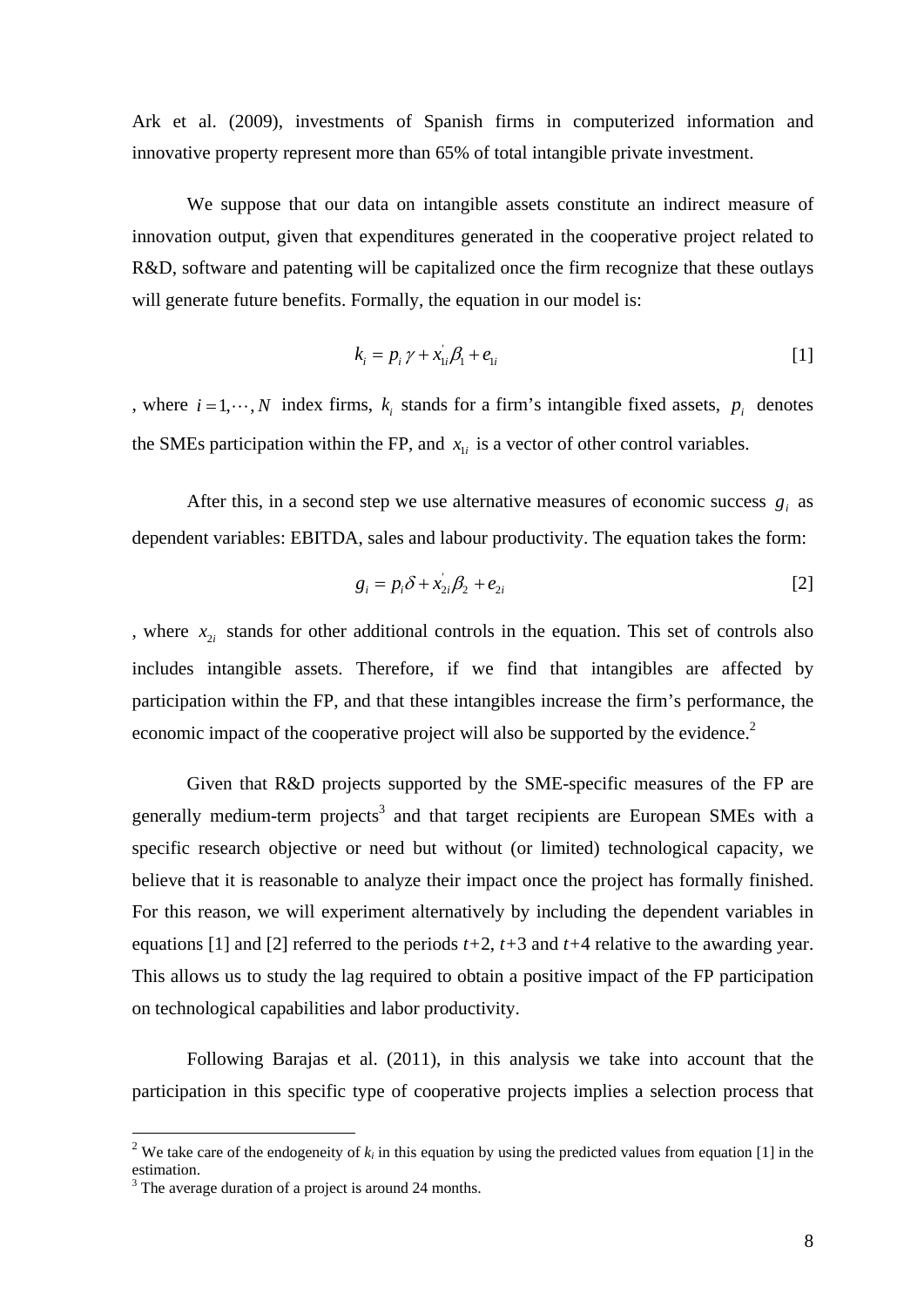includes both the self-selection by participants to join the consortia and the selection of projects by the European Commission to award the public aid. To face this doubleselection problem, instead of the dummy for observed participation, in empirical specifications of [1] and [2] we include the prediction of the probability of participating that we obtain from an auxiliary estimation of two equations for the probability of applying for a cooperative project (involving at least one Spanish SME) and the probability of awarding by the European Commission. Assuming than the error terms of both equations can be correlated (with correlation coefficient equal to rho), we estimate these two equations as a Probit model with sample selection by maximum likelihood.

The database used for the analysis is provided by the CDTI, which is the public organisation in charge of monitoring the participation of Spanish firms within the FP. The CDTI database includes information about all the applications for the SME-specific measures financed by the sixth FP  $(2002-2006)$ .<sup>4</sup> Granted and rejected proposals in which at least one Spanish firm participated within are considered for the present work.

This information from the CDTI database has been complemented with the SABI database that contains the company accounts of more than 1,000,000 Spanish firms between 1998 and 2009. The merger has been possible because Spanish SMEs are identified through their company tax codes in both databases.

From the SABI database, we have selected a control sample that takes into account the availability of data about the relevant variables for each firm. Given that Spanish firm size is smaller than the European average (European Commission, 2003), we have designed the sample selection considering a firm to be SME when its number of workers do not exceeds 200, although the threshold in international statistics is usually set at 250. Firms employing between 10 and 200 employees are selected by a random sampling scheme for each NACE class (two-digit) level, and represent around 4% of the Spanish Central Companies Directory (CCD), which comprises all Spanish companies and their local units. This makes our control sample representative of the Spanish economy.<sup>5</sup> The

<sup>&</sup>lt;sup>4</sup> Specifically, Cooperative Research projects and Collective Research Projects are considered.

<sup>&</sup>lt;sup>5</sup> Coverage of the data is basically restricted to firms that have at least 10 employees (annual average), but we have also included 615 micro-companies (0.5% of the CCD, chosen again by means of a random sampling scheme), given that 330 applications for SME-specific measures belong to this category.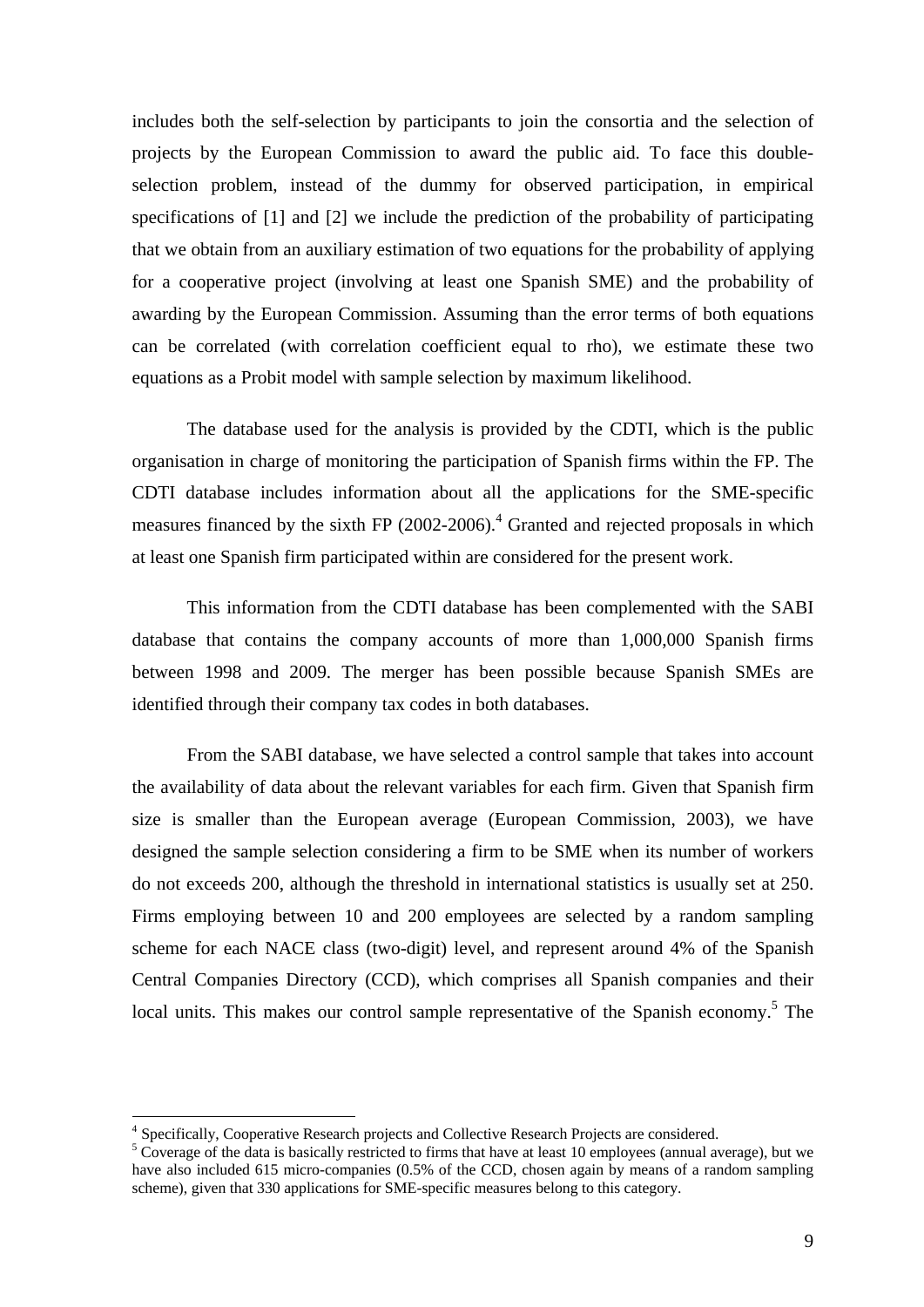sample used in the empirical analysis of participation refers to the period 2003 to 2009<sup>6</sup> given that we use the forward values of output measures to capture long-term relationships.

Since our objective is to analyze the impact of collaboration within the SMEspecific measures of the FP on performance variables, our unity of analysis is the firm. In this sense, although some firms have applied in more than one proposal every year, we only consider one project per firm and year. We have given priority to those supported projects with bigger subsidies. We have also excluded observations of the extreme values of employment and sales growth rates. Specifically, we have eliminated values in the extreme percentiles (1 and 99%). In addition, we dropped negative values for productivity, tangibles and intangible fixed assets. Overall, the final sample consists of an unbalanced panel of 41,800 observations; 10,450 companies; and 1,526 applications.

The CDTI database allows us for analyzing specifically those aspects determining the firm's decision to engage in a cooperative project, those factors related to agency selection<sup>7</sup>, and the impact of participation on the firm's output. Figure 1 shows the number of applicants and awarded firms in this database and Table 1 presents the descriptives of the main variables in our model.



**Figure 1: Spanish applicants and awarded firms by year.** 

Source: CDTI database and own elaboration.

 $^6$  Although the sixth FP was formally launched in 2002, during that year there is no application registered.

Proposals are evaluated by independent experts according to some common criteria. However, such information is absent from our database.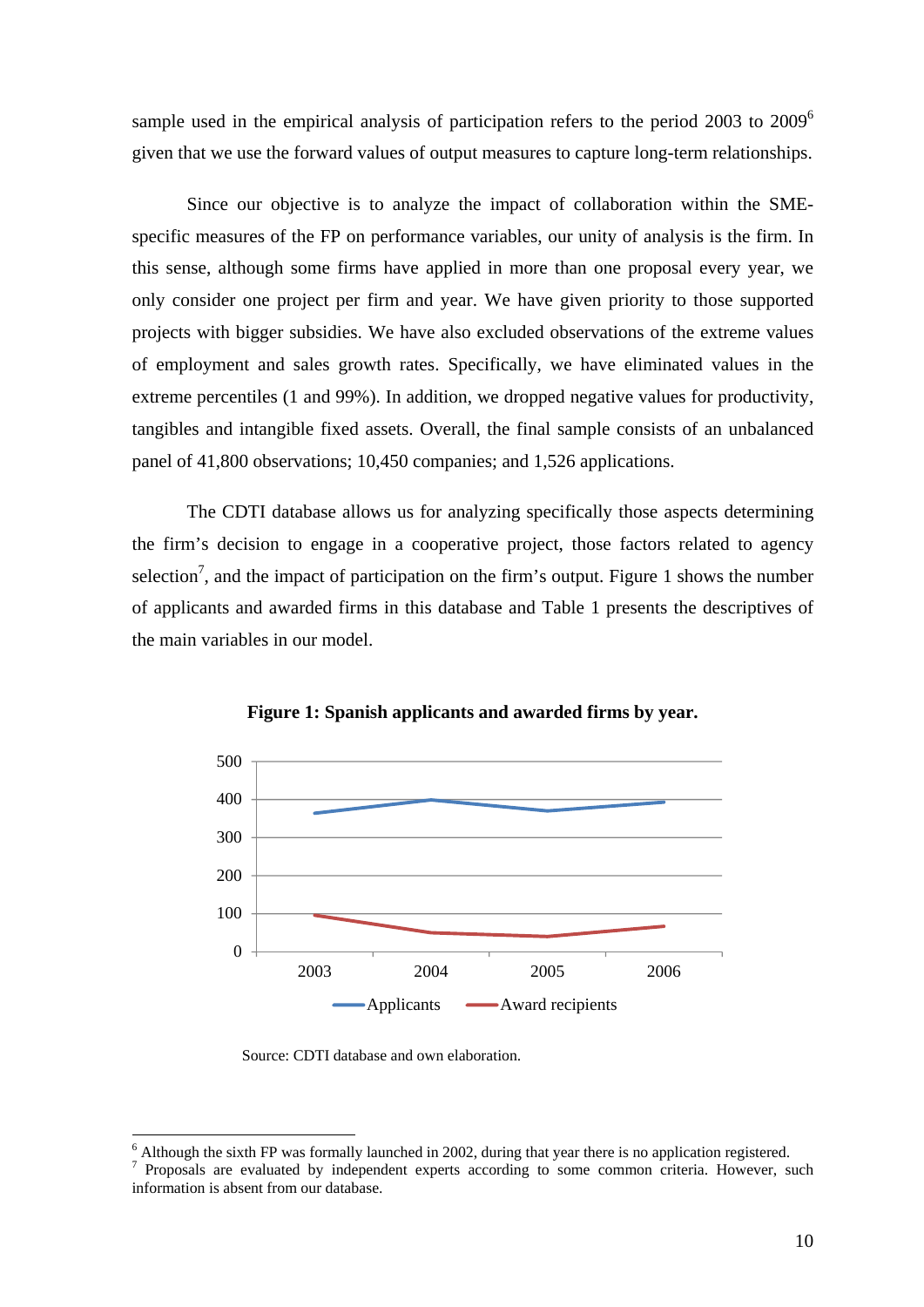Award recipients seem to have more profits than non participants. On the contrary, the labour productivity of participants is lower, although the difference is small. As expected, the presence of awarded firms is greater among activities corresponding to a high and medium-tech manufacturing sector or a high-tech service sector. Notice, however, that the average of intangible fixed assets, that will be our indirect measure of the firms' technological capabilities, is lower for awarded firms both in terms of volume and when defined relative to size. This is coherent with the evidence provided by the European Commission (2010) that suggests that the SMEs participating in the SME specific measures have less formalised R&D activities compared to the SME participants in the other FP measures.

|                                                        | <b>Total</b><br>sample | <b>Applicants</b> | Award<br>recipients |
|--------------------------------------------------------|------------------------|-------------------|---------------------|
| Age (years)                                            | 15.8                   | 17.5              | 17.1                |
| Construction (%)                                       | 3.6                    | 4.1               | 4.0                 |
| EBITDA $(\oplus$                                       | 587,674                | 637,762           | 666,139             |
| EBITDA per employee $(\oplus)$                         | 19,614                 | 18,470            | 20,335              |
| Exporter $(\%)$                                        | 25.3                   | 44.3              | 43.5                |
| High and medium-tech manufacturing (%)                 | 11.2                   | 20.5              | 18.2                |
| High-tech services (%)                                 | 4.5                    | 7.3               | 6.3                 |
| Intangible fixed assets $(\oplus)$                     | 358,293                | 437,088           | 314,209             |
| Intangible fixed assets per employee $(\triangleleft)$ | 13,667                 | 12,260            | 8,832               |
| Labour productivity (sales per employee) $(\oplus)$    | 220,394                | 207,026           | 207,717             |
| Leverage ratio $(\%)$                                  | 66.4                   | 65.5              | 65.7                |
| Sales (€)                                              | 8,087,127              | 7,593,896         | 7,542,639           |
| Size $(n^{\circ}$ of employees)                        | 30.7                   | 42.2              | 42.1                |
| Tangible Fixed Assets $(\oplus)$                       | 1,721,069              | 1,977,829         | 1,967,115           |
| Tangible Fixed Assets per employee $(\bigoplus$        | 71,670                 | 58,083            | 70,186              |
| Number of observations                                 | 41,800                 | 1,526             | 253                 |

**Table 1: Descriptive statistics of main variables**

In what follows we investigate econometrically the relationships between these variables and the SMEs participation in the sixth FP taking into account that the impact of these cooperative agreements is likely to occur in the medium to long term.

## **4. Results**

In this section, we present the results of estimating the impact of SME-specific measures financed by the sixth FP on some SMEs performance measures. First, we estimate the determinants of the generation of new knowledge (equation [1]), approaching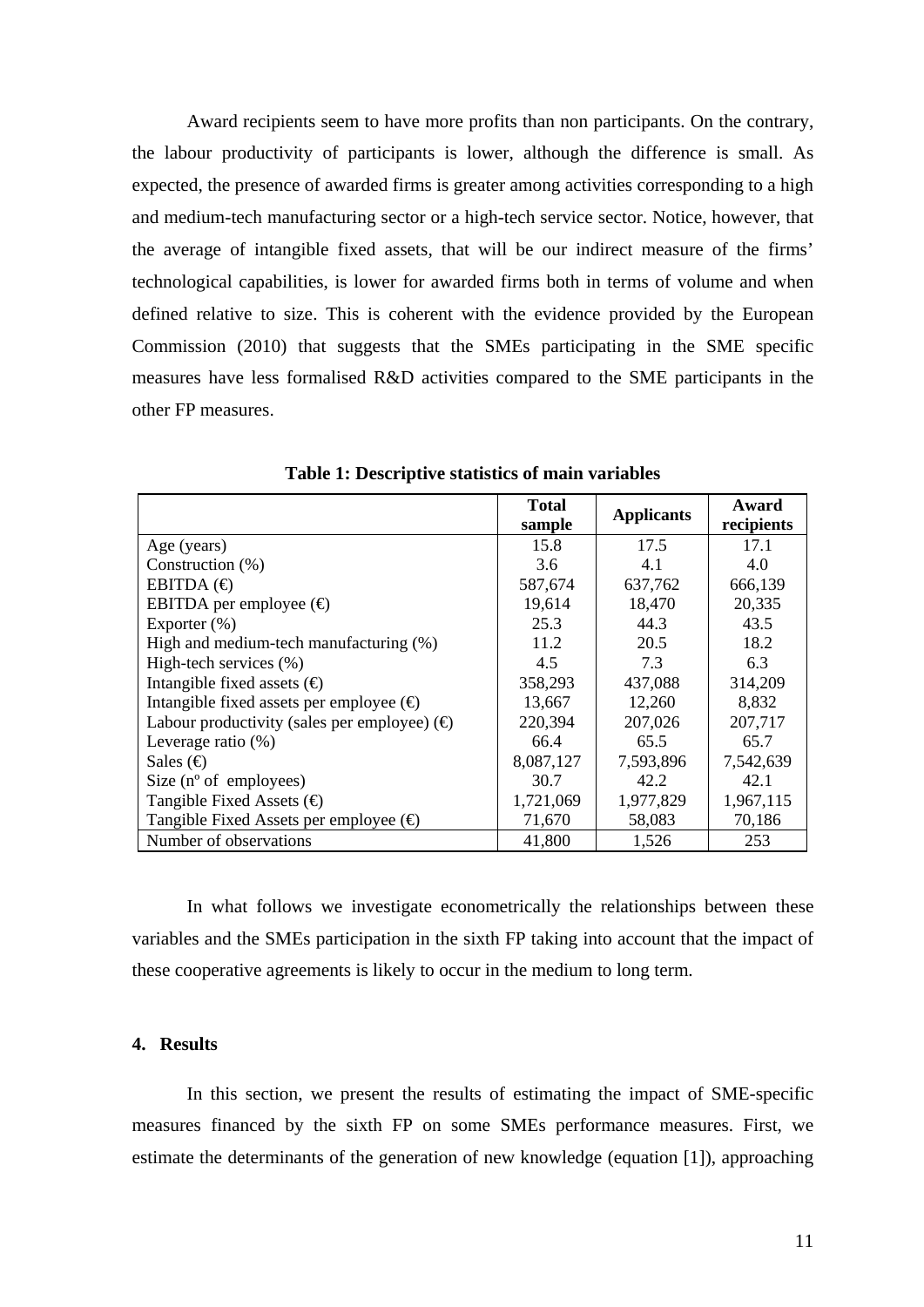the innovation output by the ratio of intangible fixed asset over employment (in logarithms). Second, we estimate equation [2] using three alternative dependent variables labour productivity, EBITDA and sales- as measures of a firm's economic performance. In this second stage, to take into account the potential endogeneity of knowledge capital, the predicted value of intangible fixed assets per employee from the equation [1] is included as explanatory variable.

## *Impact on technology capabilities*

<u>.</u>

Table 2 shows the results of estimating the impact of supported cooperative projects on technological output (equation [1]). As already stated, our measure of new knowledge is the ratio of intangible fixed assets over employment. This measure can be interpreted as an indirect measure of technological output, given that the knowledge generated in R&D projects will usually be reflected by the volume of intangibles inside the firm.<sup>8</sup>

Following the suggestion of most empirical evidence (Benfratello and Sembenelli, 2002; Dekker and Kleinknecht, 2008), we assume that the expected economic results from cooperative FP projects will be generated in the medium-long term. In Barajas et al. (2011) a period *t+*5 is considered because supported projects present a clear pre-competitive orientation. However, as the European Commission (2010) points out, the nature of R&D activities supported under SME-specific measures of the sixth FP focuses on finding solutions to technical problems that SMEs identify, that mainly constitute applied research. Specifically, the most important objective for SMEs in this kind of projects is the development of a new or improved product. Moreover, Luukkonen (1998) confirms that small firms participating in the FP have shorter-term objectives than big companies.In this sense, we experiment by including alternatively our dependent variable referred to the periods *t+*2, *t+*3 and *t+*4 relative to the awarding year.

To control for the double-selection process in the participation within FP programs (participants self-selection and the selection by the European agency), instead of introducing the observed status of participation, following Barajas et al. (2011) we use the predicted value of the probability of participating obtained from an auxiliary estimation. Specifically, the results of this auxiliary estimation, made by means of a Heckman Probit

<sup>&</sup>lt;sup>8</sup> Other measures of technological outputs as product and process innovations used in previous empirical evidence are not available in our database.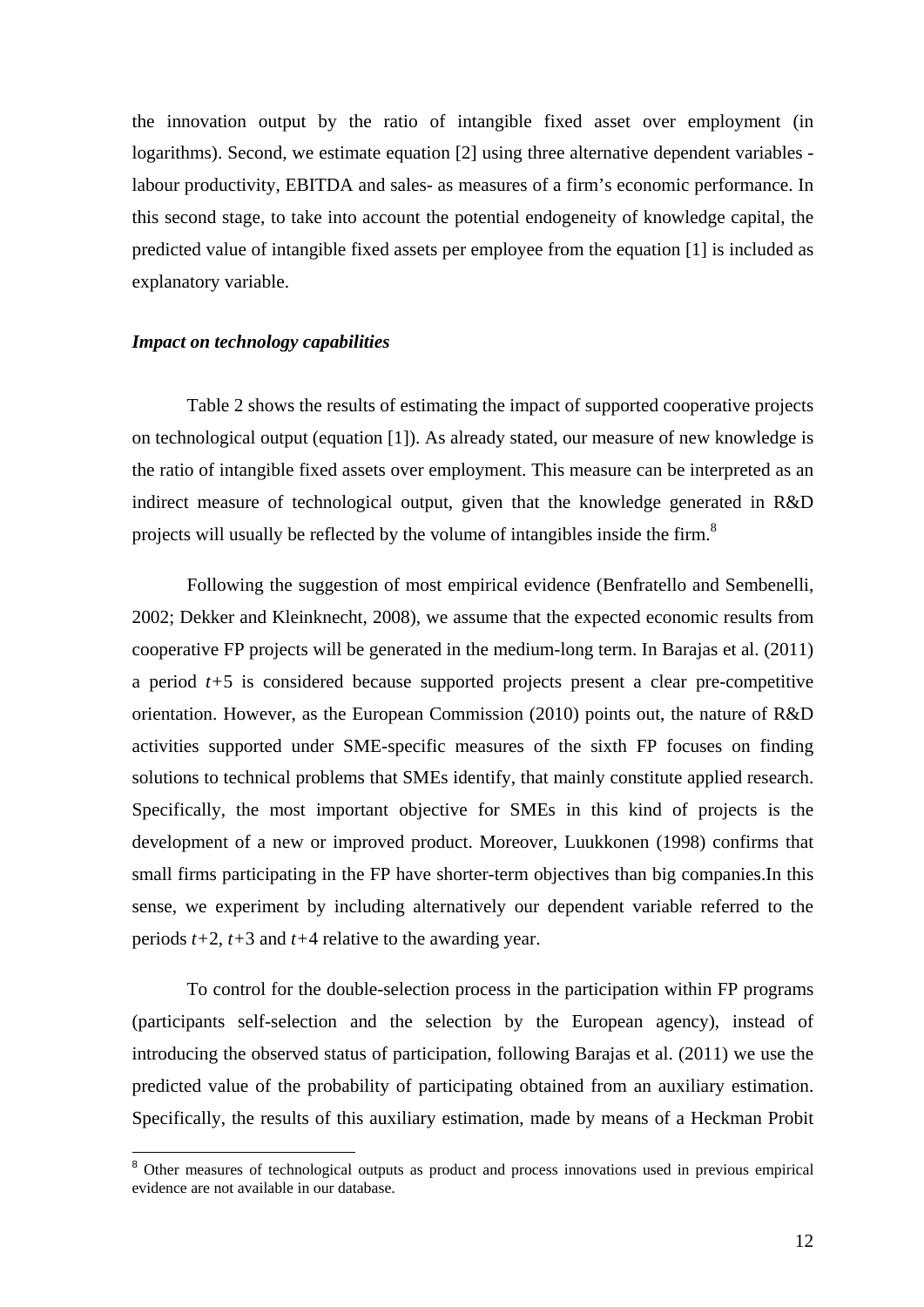procedure, are presented in the Table B1 of Appendix  $B^{\circ}$ Finally, the estimation of equation [1] is carried out by OLS using a random effect model for panel data, assuming that all explanatory variables are strictly exogenous.

|                                         | $t+2$           |         | $t+3$             |         | $t + 4$           |         |
|-----------------------------------------|-----------------|---------|-------------------|---------|-------------------|---------|
|                                         | Coefficient     | Std. E. | Coefficient       | Std. E. | Coefficient       | Std. E. |
| SME participant                         | 0.102           | 0.172   | 0.538<br>$**$     | 0.198   | $***$<br>0.816    | 0.272   |
| Exporter                                | ***<br>0.273    | 0.030   | ***<br>0.282      | 0.030   | ***<br>0.280      | 0.032   |
| Size dummies $(n^{\circ}$ . of workers) |                 |         |                   |         |                   |         |
| From $10$ to $49$                       | ***<br>0.119    | 0.021   | ***<br>0.127      | 0.022   | ***<br>0.147      | 0.026   |
| From 50 to 99                           | ***<br>0.160    | 0.031   | ***<br>0.195      | 0.034   | ***<br>0.202      | 0.041   |
| From 100 to 200                         | ***<br>0.176    | 0.038   | ***<br>0.152      | 0.043   | ***<br>0.197      | 0.052   |
| Age dummies (years)                     |                 |         |                   |         |                   |         |
| From $6$ to $10$                        | $-0.023$        | 0.023   | $***$<br>$-0.049$ | 0.025   | $-0.076$<br>$***$ | 0.032   |
| From $11$ to $20$                       | ***<br>$-0.105$ | 0.028   | ***<br>$-0.139$   | 0.028   | ***<br>$-0.126$   | 0.033   |
| More than 20                            | ***<br>$-0.142$ | 0.033   | ***<br>$-0.150$   | 0.034   | ***<br>$-0.139$   | 0.040   |
| High & medium-tech manuf.               | ***<br>0.195    | 0.039   | ***<br>0.200      | 0.038   | ***<br>0.205      | 0.040   |
| High-tech services                      | ***<br>0.628    | 0.069   | ***<br>0.644      | 0.065   | ***<br>0.665      | 0.077   |
| Construction                            | $-0.075$        | 0.056   | $-0.055$          | 0.056   | $-0.054$          | 0.058   |
| Sigma of u                              | 1.096           |         | 1.069             |         | 0.944             |         |
| Rho                                     | 0.738           |         | 0.712             |         | 0.591             |         |
| Number of observations                  | 36, 393         |         | 26,487            |         | 16,527            |         |
| <b>Temporal Dummies</b>                 | 2004-2007       |         | 2004-2006         |         | 2004-2005         |         |

#### **Table 2: Intangible fixed assets per employee**

Std. E.: Estimated standard error. Coefficients significant at: 1%\*\*\*, 5%\*\*, 10%\*. All regressions include the constant and temporal and regional dummies. Dummies excluded for firms with fewer than 10 workers and less than 5 years old.

As can be seen in Table 2, the predicted probability of participation positively affects our measure of technological output but it is necessary a delay to obtain a positive impact. Only three years after the project has been awarded, the coefficient for the SME participation is significant.<sup>10</sup>In this case, being an SME that cooperates within the FP increases the ratio of intangible fixed assets over employment almost 55%. As we

<u>.</u>

<sup>&</sup>lt;sup>9</sup> In Table B1, the first column exhibits the coefficients of the Probit model for the SMEs decision to apply for an FP project, while the second one corresponds to the determinants of the probability of being awarded the subsidy by the EC. The explanatory variables included in this estimate also follow the selection made by Barajas et al. (2011) for a sample of SMEs and large firms which apply for other FP programs. In addition, specific characteristics of Cooperative and Collective Projects and the firms<sup> $\epsilon$ </sup> age are considered. The results basically confirm the evidence obtained in the previous paper and the empirical evidence about the determinants factors of R&D cooperation for Spanish economy (see, for example, Segarra-Blasco and Arauzo-Carod, 2008, Marin and Siotis, 2008, and Santamaría and Rialp, 2007). Find the exact definition of the variables in Appendix A and their descriptives in Table B2 of Appendix B.

<sup>&</sup>lt;sup>10</sup> Note that, although the average duration of a project is around 24 months, the phase of negotiation with the European Commission before the awarding could also take several months.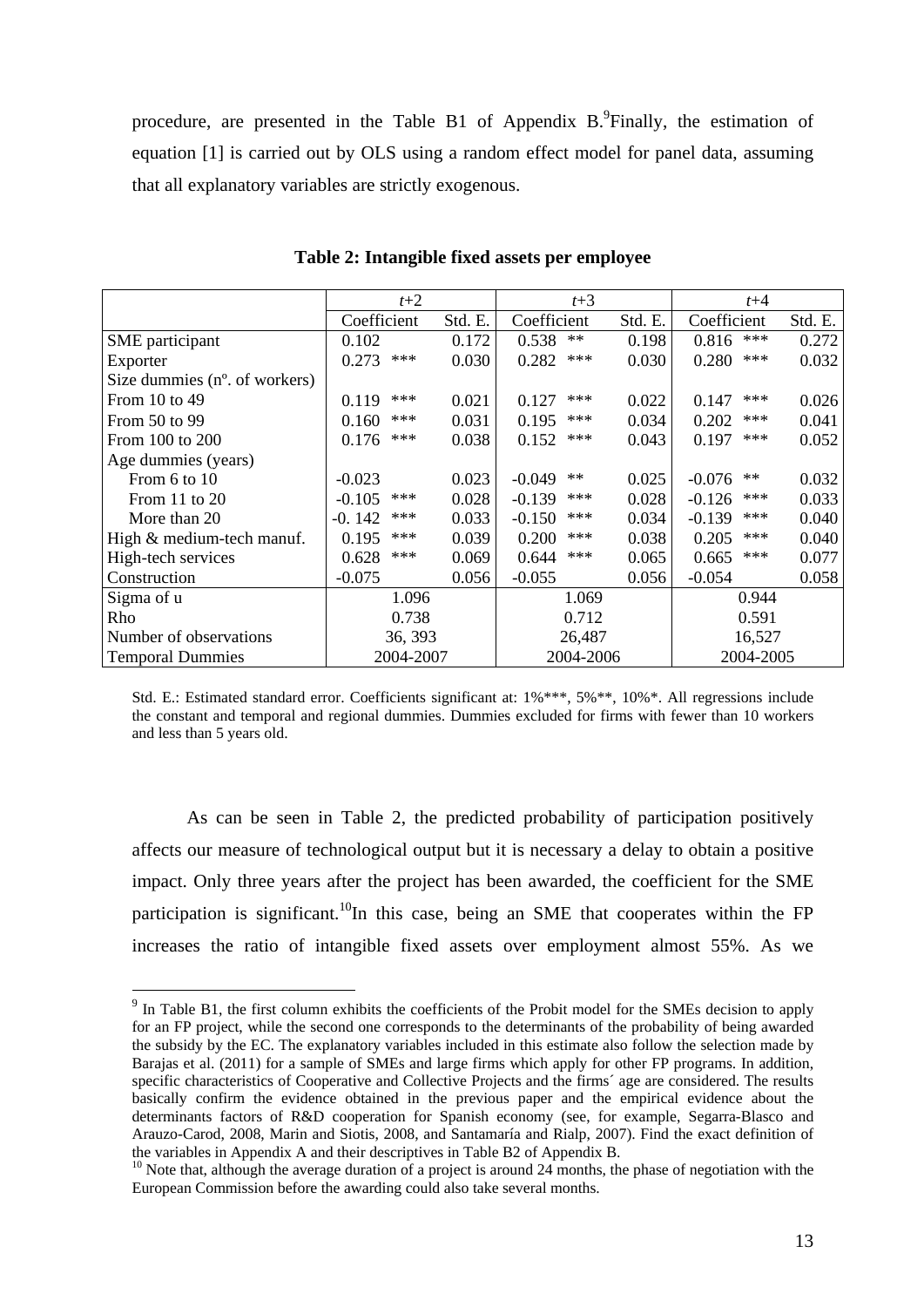expected, the impact is even higher if the dependent variable is referred to the period *t+*4: the cooperation increases the ratio more than 80%. This result is in concordance with those presented by Dekker and Kleinknecht (2008). In the same line, the post evaluation of the European Commission (2010) establishes that the participation of SMEs within the fifth and sixth FP increased their degree of R&D formalisation (yearly R&D budget, for example).

As for the control variables<sup>11</sup>, being an exporter positively affects the generation of new knowledge. Specifically, the ratio of intangible fixed assets per employee of the firms operating in foreign markets is a 28% bigger than the ratio of non-exporters. The size dummies also present a positive effect, although their impact is nonlinear. Most empirical evidence for Spanish manufacturing also provides a positive relationship between firm size and the probability of obtaining product or process innovations.

However, we find a negative effect of the firm's age. This result is in accordance with the prediction of the theoretical model developed by Keppler (1996) that establishes that the number of innovations per firm at a given moment will be higher the younger the cohort is. For Spanish industry, Huergo and Jaumandreu (2004) support this result.

Firms belonging to high-tech manufacturing and services and medium-tech manufacturing have a higher potential of generating technological outputs. The level of intangible fixed assets per employee is almost 20% higher in manufacturing firms and 65% in services.

## *Impact on economic performance*

1

To analyze the impact of R&D cooperation on economic performance of SMEs we used three alternative measures of economic success: labour productivity, EBITDA over employment and sales. Estimations of equation [2] for these three variables are shown in Table 3. Again, estimations are carried out using random effects models for panel data. In this table, dependent variables refer to the period  $t+3$  relative to the awarding year which is the first period where a positive impact of the FP participation on technological output is

 $11$ <sup>11</sup> The coefficients of the control variables don't differ among the columns.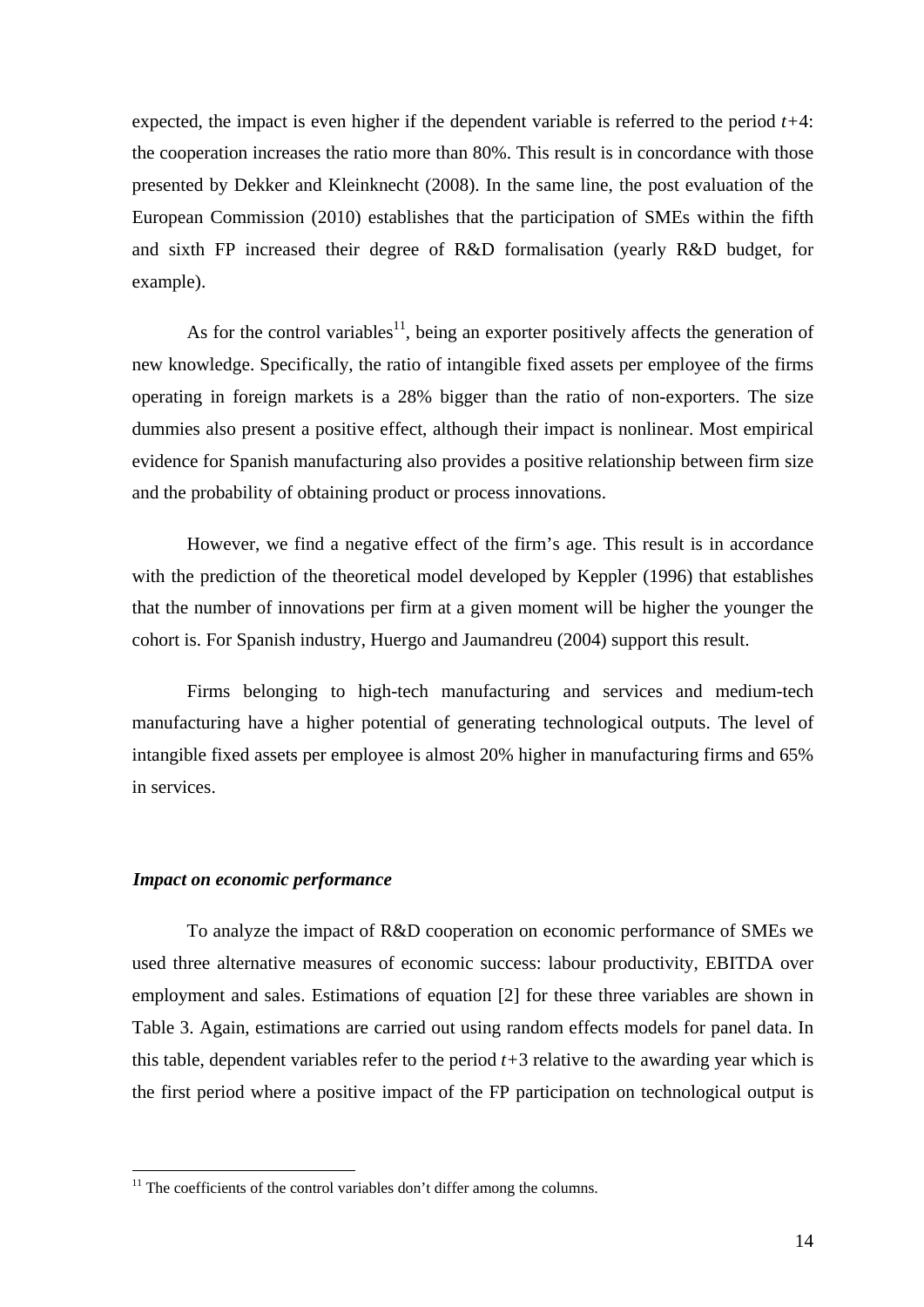achieved. We have also tried with dependent variables referred to periods *t+*2 and *t+*4, but the results do not differ substantially<sup>12</sup>.

The coefficients reported in Table 3 are elasticities or semi-elasticities, since the dependent variables are expressed in logarithms. As control variables we consider dummy variables referring to size, industry, year, firm age and location. In addition, we include a proxy of physical capital intensity measured throughout the variable "tangible fixed assets per employee".

Finally, to capture the effect of knowledge accumulation, we use the predicted value of "intangible fixed assets per employee" from equation [1] in order to control for potential endogeneity. When the dependent variable is labour productivity, the estimation allows for comparing our results with some previous empirical evidence which relates technological output to productivity. The EBITDA per employee can also capture improvements in the firm's efficiency or market share associated with the generation of new knowledge. When we introduce sales as dependent variable, this equation can be interpreted as a kind of production function; therefore, in addition to the number of employees, as inputs we include the magnitude of tangible and intangible fixed assets (in logarithms) instead of their ratios over employment.<sup>13</sup>

These estimations permit to analyze whether R&D cooperation supported by the FP has not only a direct effect but also an indirect effect on SMEs economic success. Specifically, if we find that FP participation has a significant effect on our measures of economicsuccess, a direct effect of cooperation on economic performance would be corroborated. In addition, if we find a positive relationship between the proxy of technological output and labour productivity, EBITDA per employee or sales, this would suggest the existence of an indirect economic impact of R&D cooperation.

 $12$  These results are available from the authors upon request.

 $13$  In this case, the prediction of "intangible fixed assets" (in logs.) is obtained from an estimate where this variable is the dependent variable in equation [1]. The results when the dependent variable refers to period *t+*3 are shown in Table B3 of Appendix B.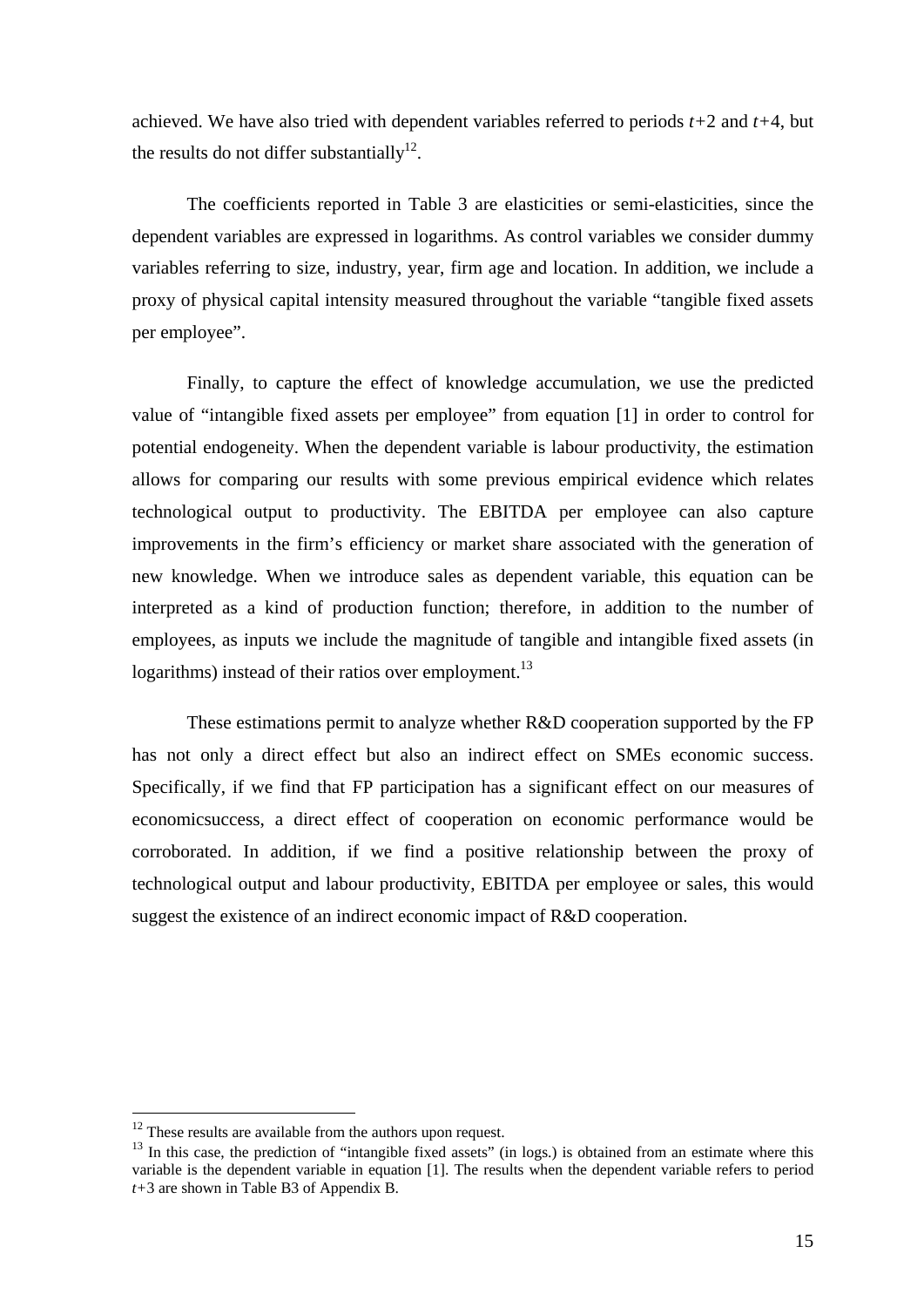|                                                    | Labour<br>productivity $(t+3)$ |         | <b>ETBIDA</b> per<br>employee $(t+3)$ |         | Sales $(t+3)$  |         |
|----------------------------------------------------|--------------------------------|---------|---------------------------------------|---------|----------------|---------|
|                                                    | (1)                            |         | (2)                                   |         | (3)            |         |
|                                                    | Coefficient                    | Std. E. | Coefficient                           | Std. E. | Coefficient    | Std. E. |
| SME participant                                    | $-0.108$                       | 0.089   | 0.000                                 | 0.429   | $-0.142$       | 0.088   |
| Intangible fixed assets per employee $(t+3)^{(p)}$ | $0.120$ ***                    | 0.012   | $0.250$ ***                           | 0.026   |                |         |
| Intangible fixed assets $(t+3)^{(p)}$              |                                |         |                                       |         | $0.111$ ***    | 0.006   |
| Tangible fixed assets per employee $(t+3)$         | $0.171$ ***                    | 0.008   | $0.396$ ***                           | 0.017   |                |         |
| Tangible fixed assets $(t+3)$                      |                                |         |                                       |         | $0.099$ ***    | 0.006   |
| Number of employees                                |                                |         |                                       |         | $0.620$ ***    | 0.014   |
| Exporter                                           | $0.492$ ***                    | 0.023   | $0.423$ ***                           | 0.056   | $0.623$ ***    | 0.024   |
| Size dummies (n° of workers)                       |                                |         |                                       |         |                |         |
| From 10 to 49                                      | $-0.036$ **                    | 0.015   | $0.320$ ***                           | 0.049   | $0.051$ ***    | 0.018   |
| From 50 to 99                                      | $-0.051$ **                    | 0.023   | $0.211$ ***                           | 0.074   | $0.111$ ***    | 0.030   |
| From 100 to 200                                    | $-0.042$                       | 0.028   | 0.094                                 | 0.091   | $0.180$ ***    | 0.037   |
| Age dummies (years)                                |                                |         |                                       |         |                |         |
| From 6 to 10                                       | $0.026$ *                      | 0.014   | $0.130**$                             | 0.057   | $0.039$ ***    | 0.014   |
| From 11 to 20                                      | $0.067$ ***                    | 0.018   | $0.123$ **                            | 0.061   | 0.113<br>***   | 0.017   |
| More than 20                                       | $0.122$ ***                    | 0.023   | 0.065                                 | 0.072   | $0.207$ ***    | 0.022   |
| High and medium-tech manufacturing                 | $-0.010$                       | 0.024   | $0.123*$                              | 0.071   | 0.003          | 0.025   |
| High-tech services                                 | $-0.303$ ***                   | 0.047   | 0.086                                 | 0.113   | $-0.315$ ***   | 0.049   |
| Construction                                       | $0.243$ ***                    | 0.073   | $0.297$ **                            | 0.132   | 0.263<br>$***$ | 0.077   |
| Sigma of u                                         | 0.873                          |         | 1.815                                 |         | 0.877          |         |
| Rho                                                | 0.866                          |         | 0.483                                 |         | 0.884          |         |
| Number of observations                             | 26,204                         |         | 26,407                                |         | 26,204         |         |

**Table 3: Labour productivity, ETBIDA per employee and Sales** 

Std. E.: Estimated standard error. Coefficients significant at: 1%\*\*\*, 5%\*\*, 10%\*. All regressions include the constant and temporal and regional dummies. Dummies excluded for firms with fewer than 10 workers and firms less than 5 years old.  $(p)$ : predicted value from equation [1].

As shown in Table 3, regardless the dependent variable the FP participation is not statistically significant. Therefore, it seems that technological cooperation within FP does not have a direct effect on performance. This result is in concordance with Dekker and Kleinknecht (2008) who obtain that the sales of innovative product per employee –as measure of innovative output- of French, German and Dutch firms are not enhanced by the participation in the FP. In a similar way, Benfratello and Sembenelli (2002) do not find significant differences in labour productivity of firms that have participated in the third and fourth FP, and the European Commission (2010) does not detect any impact of project participation on economic performance of the SME, suggesting that, although in many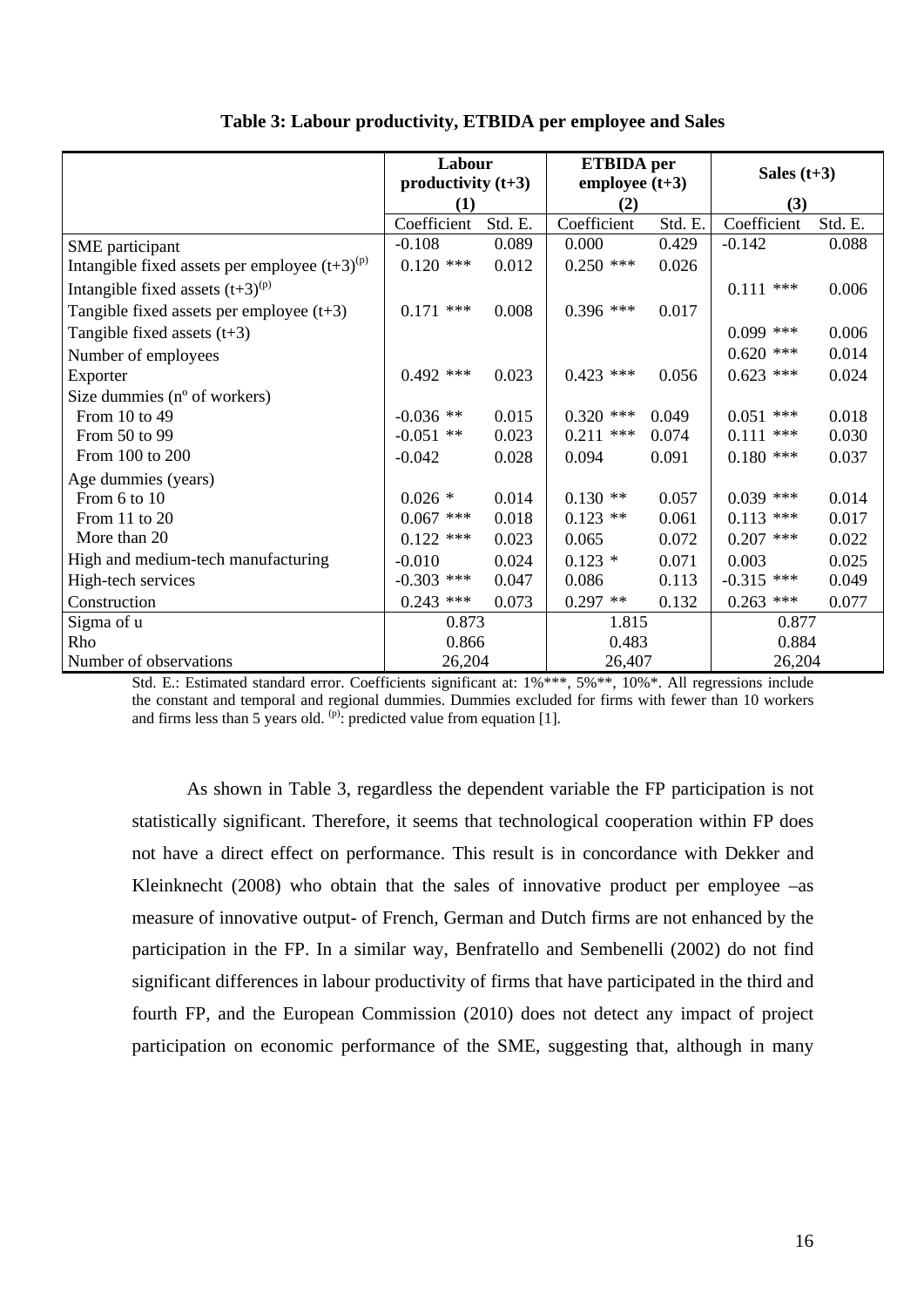projects new technologies have been developed, these have not been translated yet into potential commercial products.14

However, our results show that the impact of intangible fixed assets per employee (or intangible fixed assets) on economic performance is clearly significant, reflecting a difference in favor of innovative firms. Specifically, if the ratio of intangible assets duplicates, it causes productivity to grow more than 12%. These results are in line with Hao et al. (2008), Van Ark et al. (2009) and Roth and Thum (2010). These works confirm for several countries that a relevant part of the labor productivity growth is explained by investments on intangibles.

The effect on EBITDA per employee is also positive, being its magnitude the double than for productivity. With respect to the sales, the elasticity of sales to intangible fixed assets is 0.1%. As we have shown in the previous section, given that firms participating within the FP present higher technological outputs, this result supports an indirect effect of cooperation on these performance variables.

In addition, the coefficient for tangible fixed assets suggests that capital-intensive firms are also more productive, and present bigger earnings. As in previous empirical evidence, exporting firms are also more efficient than non-exporting firms. Firms operating in international markets also present a higher ETBIDA per employee. This last result is in line with Moreno and Rodríguez (2010), which find that Spanish manufacturing nonexporters have smaller margins than persistent exporters.

With respect to the size dummies, we find a negative non-linear relationship between firm size and productivity. However, larger firms present a greater ETBIDA per employee. The results also reflect a positive effect of firm's age on economic performance. Previous empirical evidence shows that firms entering in the industry experiment high growth rates of productivity. Huergo and Jaumandreu (2004) confirm this result but also show that the growth of surviving firms converge to the one of incumbents.

<u>.</u>

<sup>&</sup>lt;sup>14</sup> Using a different methodology to control the selection bias, Aguiar and Gagnepain (2011) analyze the impact on productivity labor of the participation on the fifth European FP using the CORDIS and the AMADEUS data bases. They take into account the different instruments from the programme (Key Actions) and they obtain that the instantaneous impact of participation is quite heterogeneous across them but they are rarely significant.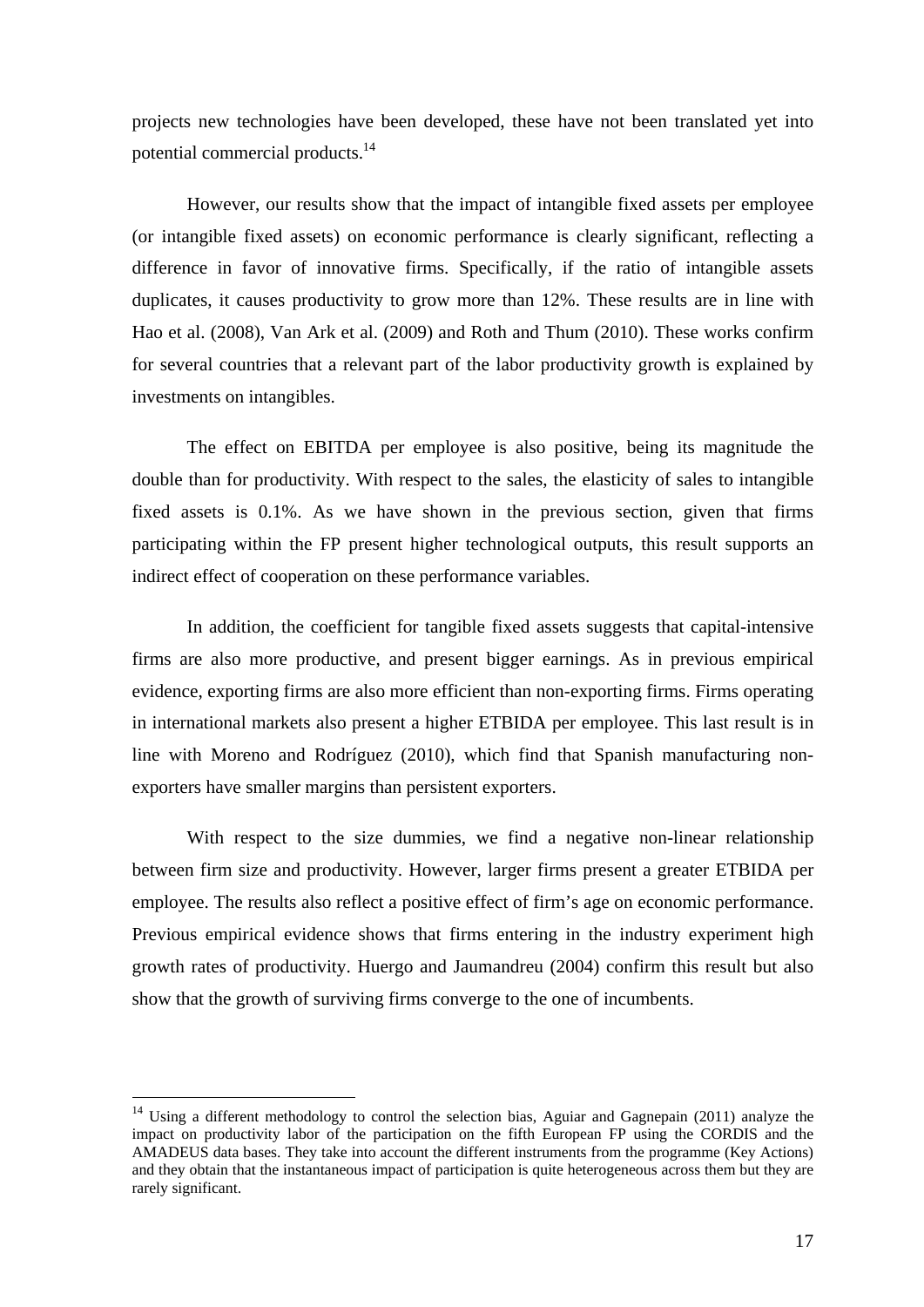Finally, as expected, firms from high-tech and medium-tech manufacturing industries present larger levels of ETBIDA per employee. However, the earnings of firms from high-tech services do not differ from the other sectors. This result is even clearer when we analyse labour productivity and sales: firms in high-tech services present smaller levels of both variables. However, the results obtained for firms operating in Construction are in accordance with the Spanish cycle behaviour during this period. The participation of this industry in the Spanish economy has strongly increased due to its high growth rate.

## **5. Conclusions**

The objective of the present paper is to analyse the effect of technological cooperation on SMEs performance. For this purpose we use a data set that contains information about Spanish firms participating in consortia supported by the specific SMEs measures of the FP. This type of RJVs is characterized by the low technological capabilities of industrial partners, in such a way that research performers involved in consortia carry out the great part of R&D activity. Through this scheme, the European Commission aims to incentive SMEs to find technological solutions that improve their competitiveness.

Empirical evidence shows that RJVs have a clear positive effect on technological capabilities of firms (Branstetter and Sakakibara, 2002; Scott, 2003), although there is no general accepted conclusion about the economic impact. Economic performance seems to be more influenced by the type of technological partner, the distance to the market of the cooperative project and the type of firm (Benfratello and Sembenelli, 2002; Cincera et al., 2003; Belderbos et al., 2004; Bayona-Sáez and García-Marco, 2010; Colombo et al., 2009). However, Barajas et al. (2011) demonstrate that, five years after the end of the project, cooperation has an indirect and positive effect on productivity thanks to increments in intangible assets.

For the specific case of SMEs, the literature remarks that cooperation could be a suitable strategy to access external knowledge when resources constrains are an obstacle to innovate (Audretsch and Vivarelli, 1996; Rothwell and Dodgson, 1991). In this line, Nieto and Santamaría (2010) find that technological partnerships could improve the innovativeness of SMEs compared to that of large firms.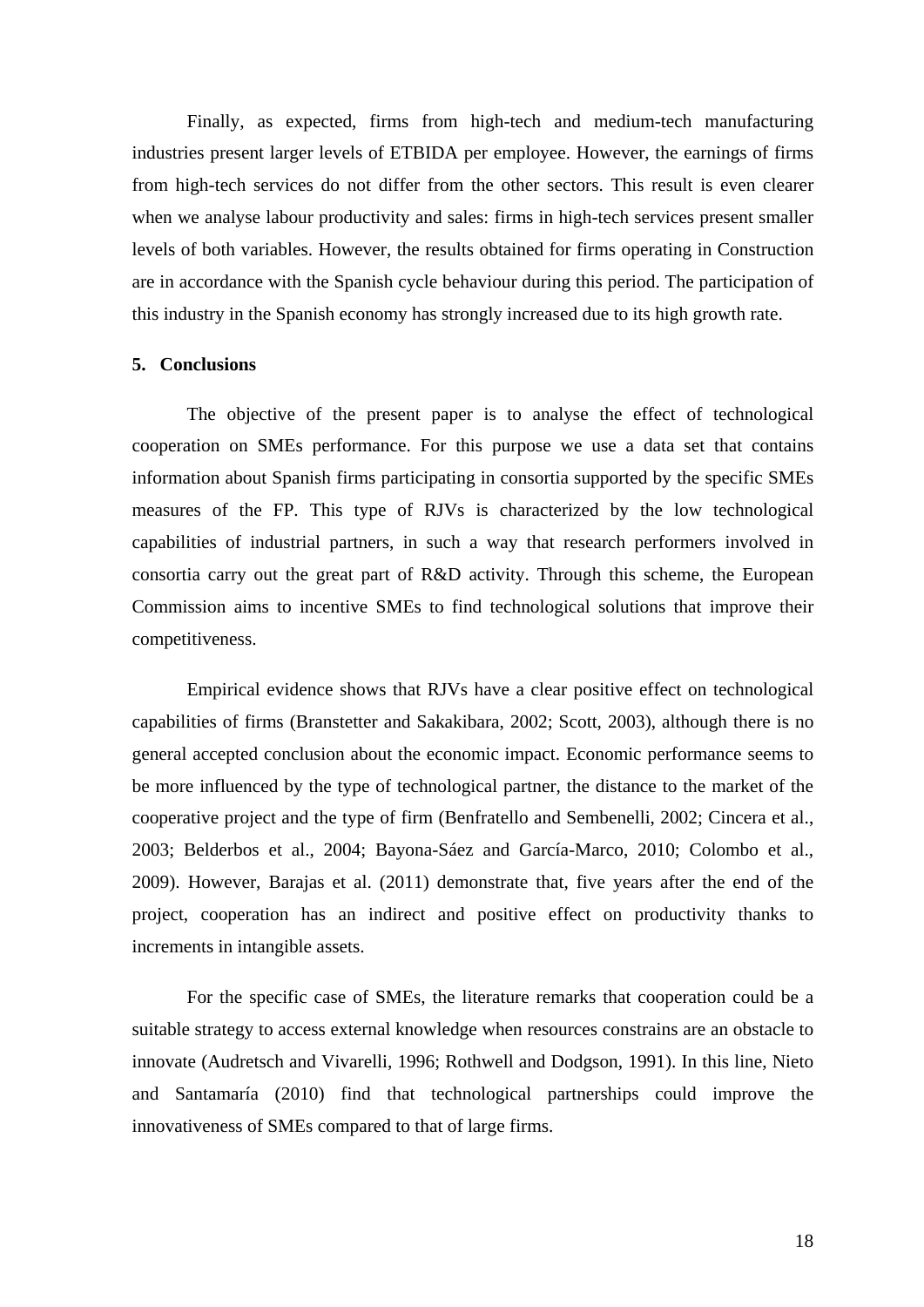In the present paper, we confirm the positive impact of R&D cooperation on firms' performance. In particular, we find that: (1) being a cooperative SME increases the ratio of intangible fixed assets over employment almost 55% and (2) the impact of intangible fixed assets on economic performance, measured alternatively by productivity, EBITDA per employee or total sales,is clearly significant. Nevertheless, all effects are significant three years after the end of the project, confirming that SMEs participating in the FP have shorter-term objectives than big companies (Luukkonen, 1998).

These results are in line with previous empirical evidence on cooperation, although our methodology allows us to go a step forward and demonstrate that economic impact of RJVs should be analysed as a consequence of increasing technological capabilities. This evidence could be relevant regarding future impact assessment activities of cooperation programmes, and specifically of the FP.

Considering that those small firms with limited or null technological capability are the target recipients of the SMEs specific measures, we can conclude that this programme has reached one of its main goals: results show that firms obtain significant gains in intangible assets. Under the sixth FP, the evaluation criteria established by the European Commission stress the business interest of the project. However, descriptive analyses (European Commission, 2010) show that firms do not exploit technological results as expected. Probably, SMEs need an additional support for the post-cooperation phase, in order to overcome commercialization barriers. Also, R&D performers should be involved in this phase, to guarantee that the final output of the project meets all the market needs.

However, empirical evidence obtained in this paper indicates that the effect of collaboration on performance indicators is similar for SMEs than for big companies, although the extent of R&D projects, and consequently the time period for their impact, tends to be shorter. Assuming that SMEs with low or almost null technological capabilities are involved in different kind of consortia, it seems appropriate to support these companies with specific measures.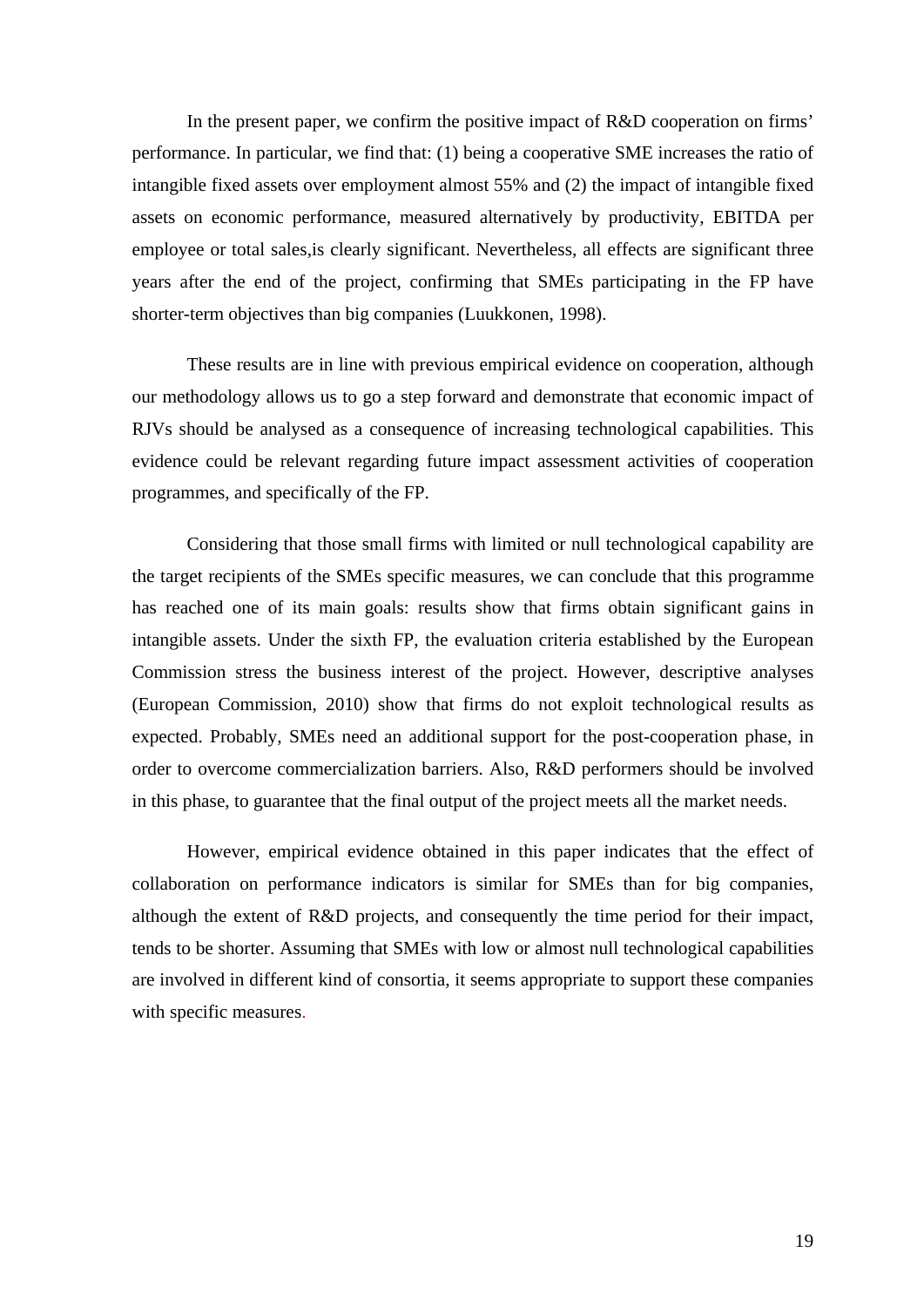### **References**

- Aguiar, L. and P. Gagnepain (2011), "European Cooperative R&D and Firm Performance", paper contributed to the ENTER Jambouree 2011, European Network for Training in Economic Research.
- Arnold, E., T. Åström, P. Boekholt, N. Brown, B. Good, R. Holmberg, I. Meijer and G. van der Veen (2008), *Impacts of the Framework Programme in Sweden*. VINNOVA, Stockholm.
- Audretsch, D. and M. Vivarelli (1996), "Firm size and R&D spillovers: evidence from Italy", *Small Business Economics* 8, 249–258.
- Bayona, C., T. García-Marco and E. Huerta (2001), "Firms' motivation for cooperative R&D: An empirical analysis of Spanish firms", *Research Policy* 31, 1289-1307.
- Bayona-Sáez, C. and T. García-Marco (2010), "Assessing the effectiveness of the Eureka Program", *Research Policy* 39, 1375–1386.
- Barajas, A. and E. Huergo (2010), "International R&D Cooperation within the EU Framework Programme: Empirical Evidence for Spanish Firms", *Economics of Innovation and New Technology* 19(1–2), 87–111.
- Barajas, A., E. Huergo and L. Moreno (2011), "Measuring the economic impact of research joint ventures supported by the EU Framework Programme", *Journal of Technology Transfer*, DOI: 10.1007/s10961-011-9222-y.
- Barge-Gil, A. (2010), "Cooperation-based innovators and peripheral cooperators: An empirical analysis of their characteristics and behavior", *Technovation* 30, 195– 206.
- Benfratello, L. and A. Sembenelli (2002), "Research joint ventures and firm level performance", *Research Policy* 31, 493-507.
- Belderbos, R., M. Carree, B. Diederen, B. Lokshin and R. Veugelers (2004), "Heterogeneity in R&D cooperation strategies", *International Journal of Industrial Organization* 22, 1237– 1263.
- Bougrain, F. and B. Haudeville (2002), "Innovation, collaboration and SMEs internal research capacities", *Research Policy* 31, 735-747.
- Branstetter, L.G. and M. Sakakibara (2002), "When Do Research Consortia Work Well and Why? Evidence from Japanese Panel Data", *American Economic Review* 92(1), 143-159.
- Cassiman, B. and R. Veugelers (2002), "R&D Cooperation and Spillovers: Some Empirical Evidence from Belgium", *American Economic Review* 92(4), 1169-1184.
- Cincera, M., L. Kempen, B. Van Pottelsberghe, R. Veugelers and C. Villegas (2003), "Productivity growth, R&D and the role of international collaborative agreements: Some evidence for Belgian manufacturing companies", *Brussels Economic Review* 46(3), 107–140.
- Cohen, W.M. and D.A. Levinthal (1990), "Absorptive Capacity: A New Perspective on Learning and Innovation", *Administrative Science Quarterly* 35(1), 128-152.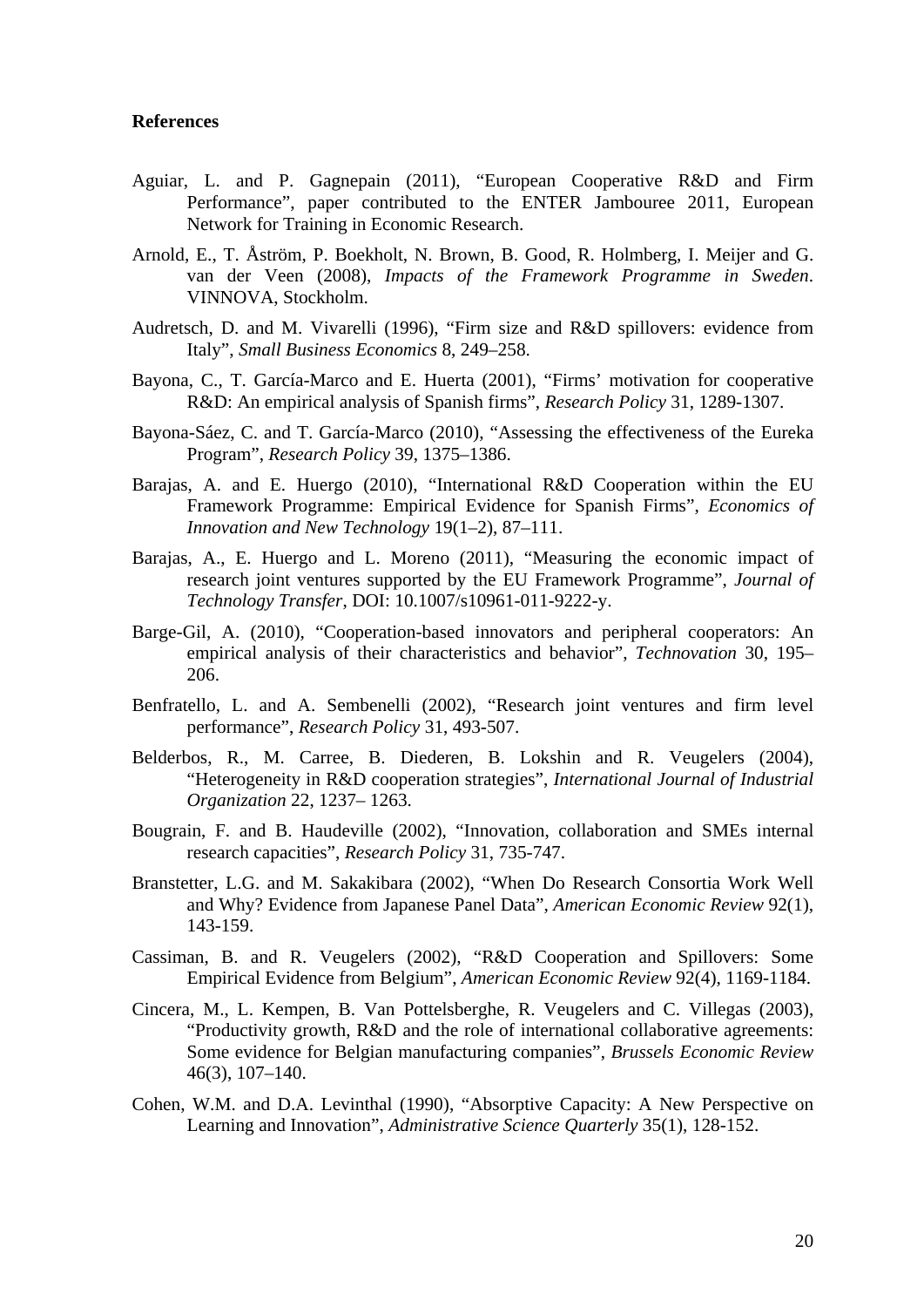- Colombo, M.G., L. Grilli, S. Murtini, L. Piscitello and E. Piva (2009), "Effects of international R&D alliances on performance of high-tech start-ups: a longitudinal analysis", *Strategic Entrepreneurship Journal* 3, 346-368.
- Corrado, C.A., C.R. Hulten and D.E. Sichel (2005), "Measuring Capital and Technology: An Expanded Framework", NBER Chapters, in: *Measuring Capital in the New Economy*, pages 11-46. National Bureau of Economic Research, Inc.
- De Jong, J.P.J. and M. Frell (2010), "Absorptive capacity and the reach of collaboration in high technology small firms", *Research Policy* 39, 47-54
- Dekker, R. and A.H. Kleinknecht (2008), "The EU Framework Programs: Are they worth doing?", MPRA Paper, 8503. University of Munich.
- European Commission (2003), *SMEs in Europe 2003*. The European Observatory for SMEs. Luxembourg: Office for Official Publications of the European Communities.
- European Commission (2010), *Impact assessment of the SME-specific measures of the Fifth and Sixth Framework Programmes for Research on their SME target groups outsourcing research*. Brussels: DG Research.
- Faems, D., B. Van Looyand and K. Debackere (2005), "The role of interorganizational collaboration within innovation strategies: towards a portfolio approach", *Journal of Product Innovation Management* 22(3), 238-250.
- Hao, J., V. Manole, and B. van Ark (2008), "Intangible Capital and Growth An International Comparison", *Economics Program Working Paper Series,* EPWP#8 - 14, The Conference Board, New York.
- Hernán, R., P. L. Marín and G. Siotis (2003), "An empirical evaluation of the determinants of Research Joint Venture Formation", *Journal of Industrial Economics* 51(1), 75- 89.
- Huergo, E. and J. Jaumandreu (2004), "How does probability of process innovation change with firm age?", *Small Business Economics* 22, 193-207*.*
- Klepper, S. (1996), "Entry, exit, and innovation over the product life-cycle", *American Economic Review* 86, 562-583.
- Kleinknecht, A. and J. van Reijnen (1992), "Why do firms co-operate on R&D? An empirical study", *Research Policy* 21, 341-360.
- Lööf, H. and A. Broström (2008), "Does knowledge diffusion between university and Industry increase innovativeness?", *Journal of Technology Transfer* 33(1), 73-90.
- Lööf, H. and A. Heshmati (2002), "Knowledge capital and performance heterogeneity: a firm-level innovation study", *International Journal of Production Economics* 76(1), 61–85.
- López, A. (2008), "Determinants for R&D cooperation: Evidence from Spanish manufacturing firms", *International Journal of Industrial Organization* 26(1), 113- 136.
- Luukkonen T. (1998), "The difficulties in assessing the impact of EU framework programmes", *Research Policy* 27, 599-610.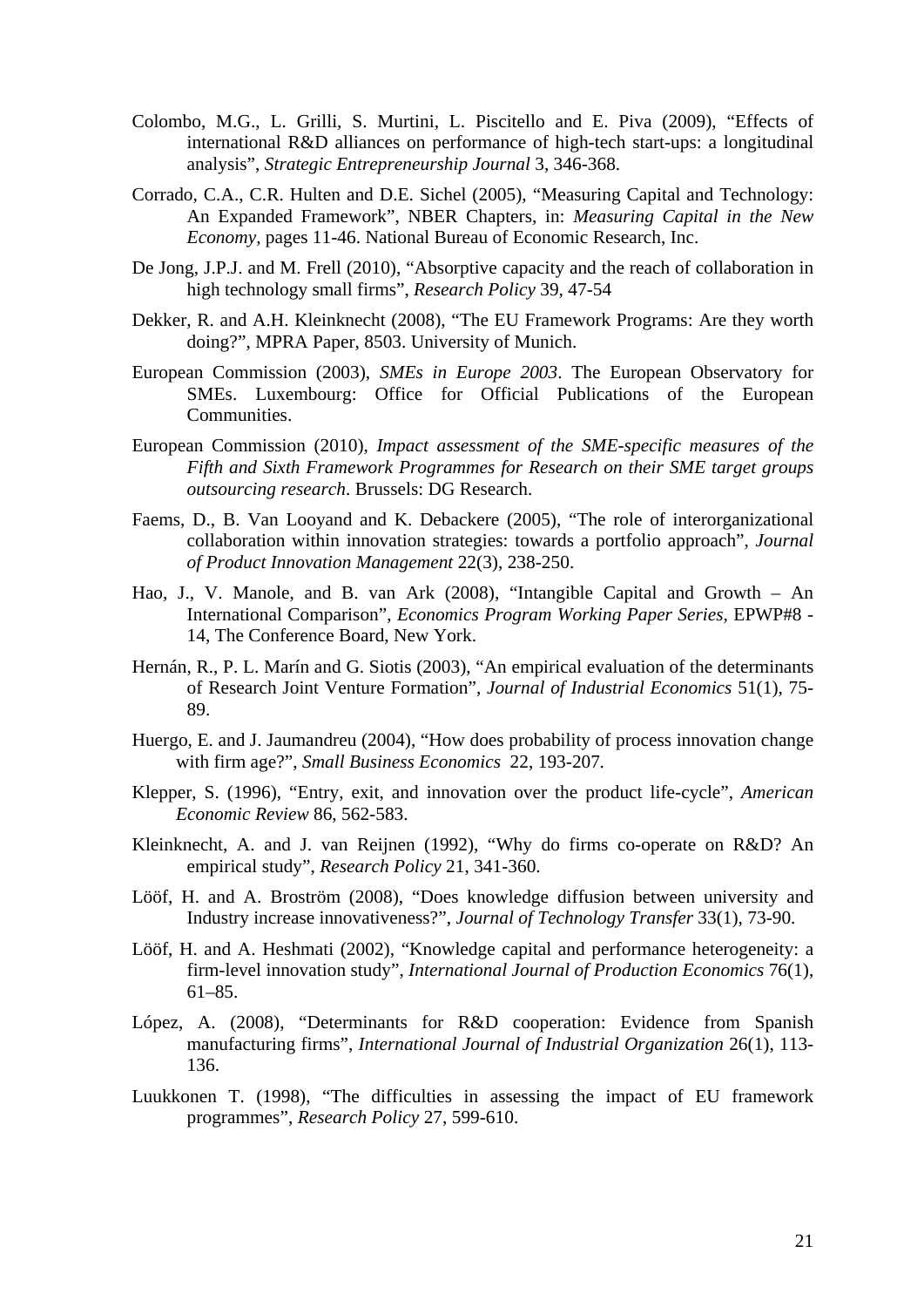- Marín, P. L. and G. Siotis (2008), "Public policies towards Research Joint Ventures: Institutional design and participants' characteristics", *Research Policy* 37(6-7), 1057-1065.
- Miotti, L. and F. Sachwald (2003), "Co-operative R&D: Why and with whom? An integrated framework of analysis", *Research Policy* 32, 1481-99.
- Mohnen, P. and C. Hoareau (2003), "What Type of Enterprise Forges Close Links with Universities and Government Labs? Evidence from CIS 2", *Managerial and Decision Economics* 24(2-3), 133-145.
- Moreno, L. and D. Rodríguez (2010), "Export activity, persistence and mark-ups", *Applied Economics* 42(4), 475-488.
- Mowery, D., J.E. Oxley and B.S. Silverman (1998), "Technological overlap and interfirm cooperation: implications for the resource-based view of the firm", *Research Policy* 27(5), 507-523.
- Narula, R. (2004), "R&D collaboration by SMEs: new opportunities and limitations in the face of globalisation", *Technovation* 24, 153–161.
- Negassi, S. (2004), "R&D co-operation and innovation a microeconometric study on French firms", *Research Policy* 33, 365-384.
- Nieto, M.J. and L. Santamaría (2010), "Technological collaboration: Bridging the innovation gap between small and large firms", *Journal of Small Business Management* 48(1), 44-69.
- OCDE (2009), *OCDE Science, Technology and Industry Scoreboard 2009*. Paris.
- Polt, W., N. Vonortas and R. Fisher (2008), *Innovation Impact, Final report to the European Commission*, Brussels: DG Research.
- Roth, F. and A.E. Thum (2010), "Does intangible capital affect economic growth?", *CEPS Working Document* 335.
- Rothwell, R. and M. Dodgson (1991), "External linkages and innovation in small and medium-sized enterprises", *R&D Management* 21, 125–137.
- Scott, T.S. (2003), "Absorptive Capacity and the Efficiency of Research Partnerships", *Technology Analysis and Strategic Management* 15(2), 247-253
- Santamaría, L. and J. Rialp (2007), "Determinantes de la elección del socio tecnológico: especificidades sectoriales y de tamaño", *Cuadernos Económicos del ICE* 73, 37- 64.
- Segarra-Blasco, A. and J.M. Arauzo-Carod (2008), "Sources of innovation and industry– university interaction: Evidence from Spanish firms", *Research Policy* 37, 1283– 1295.
- Van Ark, B., J.X. Hao, A.C. Corrado and C. Hulten (2009), "Measuring Intangible Capital and its Contribution to Growth in Europe", European Investment Bank Papers 3/2009, European Investment Bank, Economic and Financial Studies.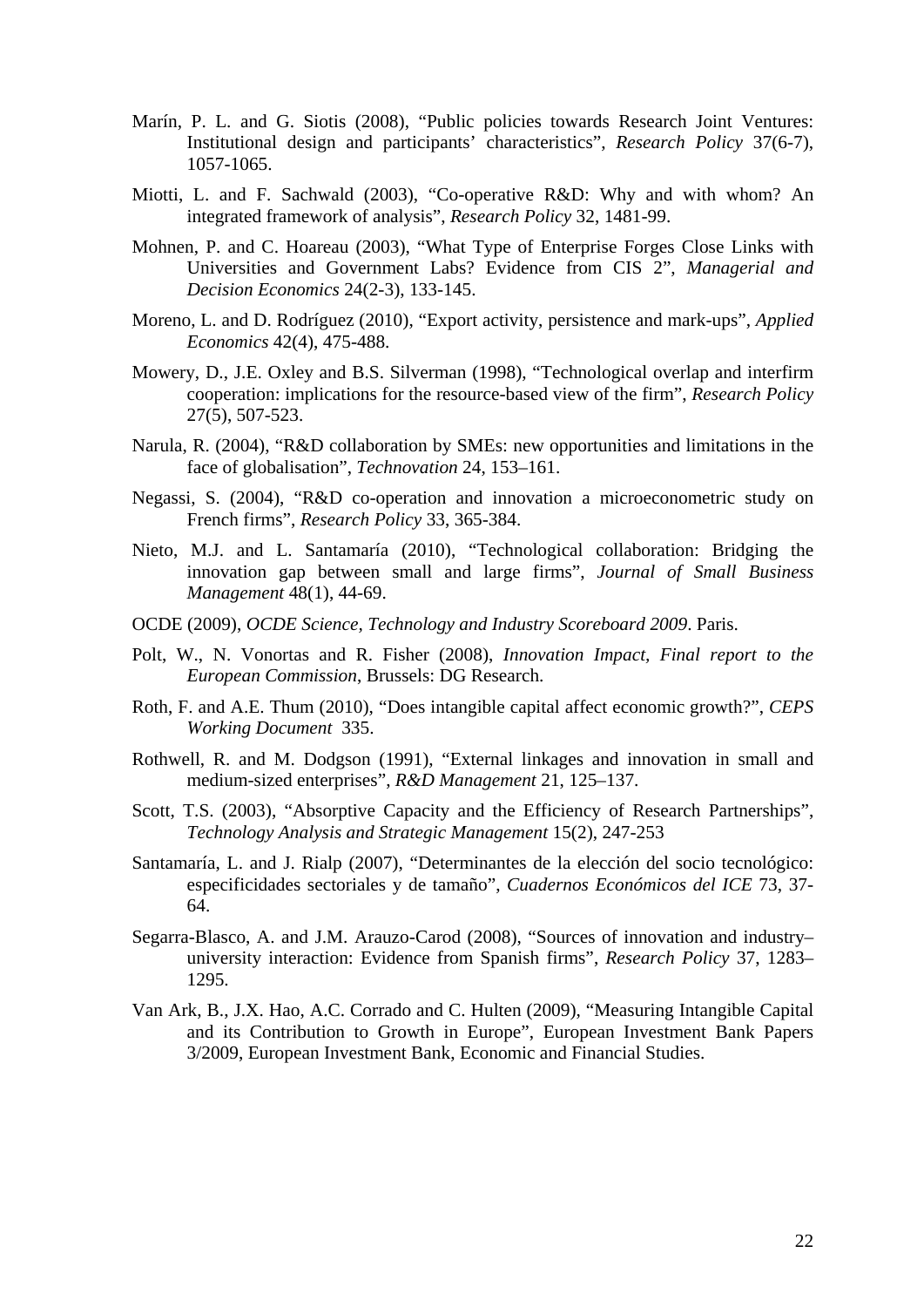## **Appendix A: Definition of variables**

| Age                                      | Difference between the current year and the constituent year reported by<br>the firm                                                |
|------------------------------------------|-------------------------------------------------------------------------------------------------------------------------------------|
| Application in previous year             | At least one of the Spanish firms involved in the consortium applied to<br>the FP the previous year.                                |
| <b>Biohealth</b>                         | Project is related to bio and health technologies.                                                                                  |
| <b>EBITDA</b>                            | Earnings Before Interest, Taxes, Depreciation and Amortization (in logs.)                                                           |
| Collective research project              | Collective project                                                                                                                  |
| Construction                             | Company belongs to the construction activity                                                                                        |
| Exporter                                 | Company exports during the period.                                                                                                  |
| Firm size                                | Firm's number of employees in the current year $(<10, 10-49, 50-99, 100-$<br>199                                                    |
| Granted project in the previous year     | At least one of the Spanish firms involved in the consortium participated<br>in a granted project the previous year.                |
| High-tech services                       | Company belongs to the high-tech services (NACE2 codes 64, 72, 73).                                                                 |
| High and medium-tech manufacturing       | Company belongs to any high or medium-tech manufacturing sectors<br>(NACE2 codes 24, 29, 30, 31, 32, 33, 34, 35).                   |
| <b>ICT</b>                               | Project is related to information and communication technologies.                                                                   |
| Intangible fixed assets per employee     | Ratio between intangible fixed assets and total employment in the current<br>year (in logs.)                                        |
| Labour productivity                      | Sales per employee (in logs.)                                                                                                       |
| Leadership                               | The leader of the consortium is (Spanish firm, Non-Spanish firm, Spanish<br>Organism).                                              |
| Leverage ratio                           | Ratio of total debts to total liability                                                                                             |
| Participation of Non-EU partners         | At least one Non-EU partner is involved in the consortium                                                                           |
| Participation of Central Europe partners | At least one Central Europe partner is involved in the consortium                                                                   |
| Prior experience in 5FP proposals        | The Spanish firm applied to the fifth FP.                                                                                           |
| Prior experience in 5FP granted projects | At least one of the Spanish firms involved in the consortium participated<br>in a cooperative project financed during the fifth FP. |
| Rejected proposal in the previous year   | At least one of the Spanish firms involved in the consortium participated<br>in a rejected project during the previous year.        |
| Tangible fixed assets per employee       | Ratio between tangible fixed assets and total employment in the current<br>year (in logs.)                                          |
| Total budget (of consortium)             | Total budget of the project financed during the sixth FP.                                                                           |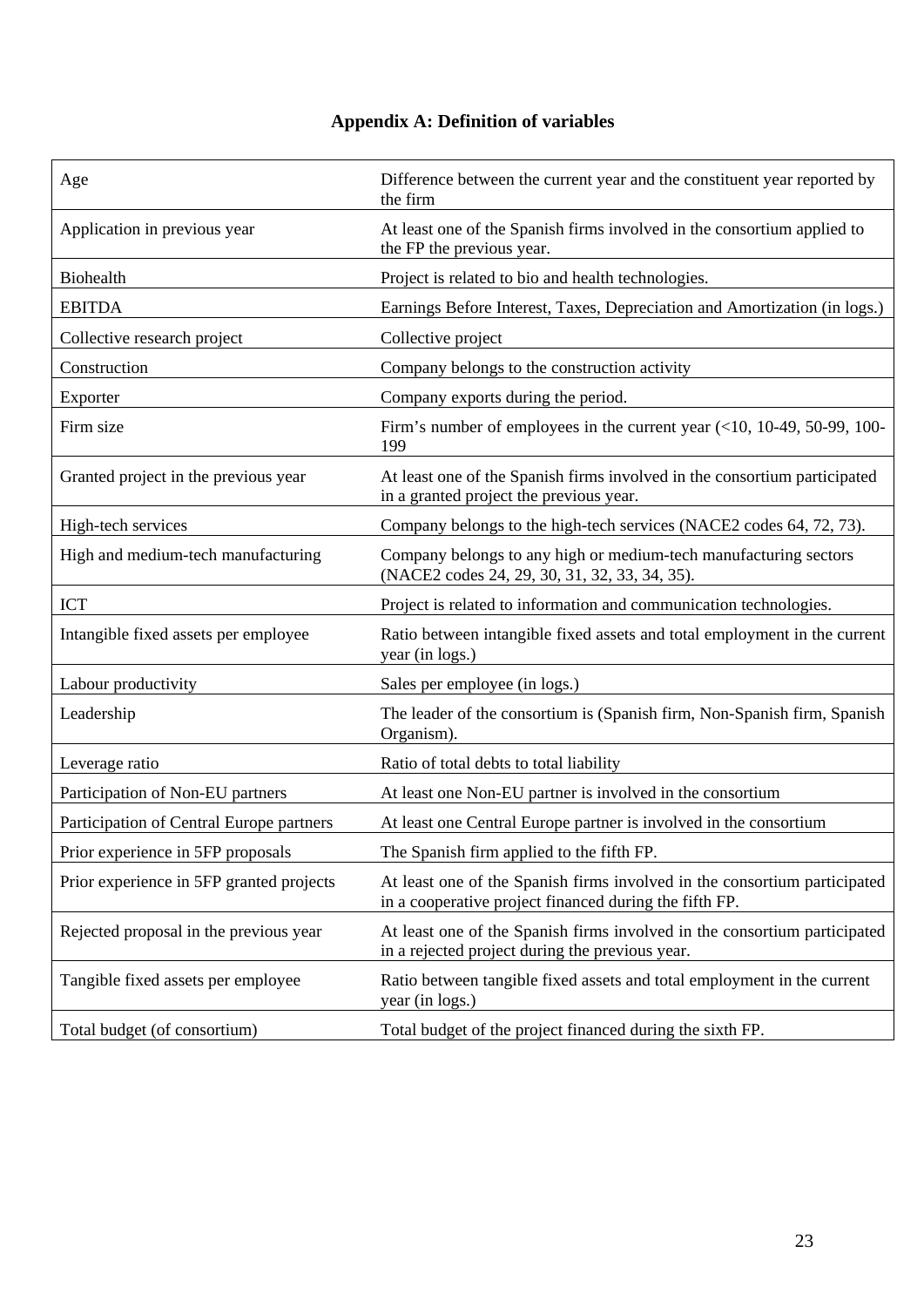## **Appendix B: Complementary estimates**

|                                          | Probability of applying |            | Probability of being awarded |                 |            |         |
|------------------------------------------|-------------------------|------------|------------------------------|-----------------|------------|---------|
|                                          | (1)                     |            |                              | (2)             |            |         |
|                                          | Coefficient             |            | Std. E.                      | Coefficient     |            | Std. E. |
| Time dummies                             |                         |            |                              |                 |            |         |
| <b>Year 2004</b>                         | $-0.014$                | $[-0.001]$ | 0.036                        | ***<br>$-0.467$ | $[-0.041]$ | 0.120   |
| <b>Year 2005</b>                         | $-0.107$<br>***         | $[-0.005]$ | 0.037                        | $-0.570$<br>*** | $[-0.048]$ | 0.127   |
| <b>Year 2006</b>                         | $-0.054$                | $[-0.003]$ | 0.036                        | $-0.549$<br>*** | $[-0.046]$ | 0.122   |
| Prior experience in FP                   |                         |            |                              |                 |            |         |
| Prior experience in 5FP proposals        | 0.528<br>***            | [0.046]    | 0.051                        |                 |            |         |
| Application in previous year             | 1.030<br>***            | [0.135]    | 0.072                        |                 |            |         |
| Rejected proposal in previous year       | 0.726<br>***            | [0.075]    | 0.072                        | $0.481$ *       | [0.072]    | 0.259   |
| Prior experience in 5FP granted projects |                         |            |                              | 0.147           | [0.017]    | 0.134   |
| Granted project in previous year         |                         |            |                              | $**$<br>0.452   | [0.067]    | 0.232   |
| Firm characteristics                     |                         |            |                              |                 |            |         |
| Exporter                                 | ***<br>0.168            | [0.010]    | 0.032                        |                 |            |         |
| Indebtedness                             | 0.040                   | [0.002]    | 0.031                        |                 |            |         |
| Intangible fixed assets per employee     | 0.048<br>***            | [0.003]    | 0.009                        |                 |            |         |
| <b>EBITDA</b>                            | 0.009                   | [0.000]    | 0.007                        |                 |            |         |
| Size dummies (no. of workers)            |                         |            |                              |                 |            |         |
| From 10 to 49                            | 0.118<br>***            | [0.006]    | 0.033                        |                 |            |         |
| From 50 to 99                            | 0.163<br>***            | [0.010]    | 0.047                        |                 |            |         |
| From 100 to 200                          | 0.108<br>$\ast$         | [0.006]    | 0.057                        |                 |            |         |
| Age dummies (years)                      |                         |            |                              |                 |            |         |
| From 6 to 10                             | ***<br>$-0.138$         | $[-0.007]$ | 0.041                        |                 |            |         |
| From 11 to 20                            | ***<br>$-0.190$         | $[-0.010]$ | 0.040                        |                 |            |         |
| More than 20                             | $-0.108$<br>$***$       | $[-0.005]$ | 0.043                        |                 |            |         |
| High-tech services                       | 0.276<br>***            | [0.019]    | 0.053                        |                 |            |         |
| High and medium-tech manufacturing       | 0.161<br>***            | [0.010]    | 0.036                        |                 |            |         |
| Construction                             | 0.174<br>***            | [0.011]    | 0.063                        |                 |            |         |
| Project characteristics                  |                         |            |                              |                 |            |         |
| Collective                               |                         |            |                              | ***<br>0.904    | [0.180]    | 0.176   |
| Total budget (of consortium)             |                         |            |                              | 0.272<br>$***$  | [0.028]    | 0.139   |
| Leadership dummies                       |                         |            |                              |                 |            |         |
| Spanish firm                             |                         |            |                              | 0.076           | [0.008]    | 0.156   |
| Non-Spanish firm                         |                         |            |                              | ***<br>0.407    | [0.042]    | 0.102   |
| Spanish Organism                         |                         |            |                              | 0.286<br>$***$  | [0.037]    | 0.125   |
| <b>Biohealth</b>                         |                         |            |                              | 0.461<br>***    | [0.069]    | 0.174   |
| <b>ICT</b>                               |                         |            |                              | 0.060           | [0.007]    | 0.115   |
| Non-EU partners                          |                         |            |                              | $-1.425$ **     | $[-0.149]$ | 0.543   |
| Central Europe partners                  |                         |            |                              | $0.365$ *       | [0.038]    | 0.207   |
| Selection term: Rho                      |                         |            |                              | 0.139           |            | 0.176   |
| Log of likelihood function               | $-5,675.17$             |            |                              |                 |            |         |
| Number of observations                   |                         |            | 41,800                       |                 |            |         |
| Number of censored / uncensored obs.     |                         |            | 40,274/1,526                 |                 |            |         |

## **Table B1: Probability of participation within SME-specific measures of FP**

Marginal effects in square brackets. Std. E.: Estimated standard error. Coefficients significant at: 1%\*\*\*, 5%\*\*, 10%\*. All estimates include the constant. Estimate in column (1) includes regional dummies and omits dummies for firms with fewer than 10 employees, firms less than 6 years old and year 2003. In estimate of column (2), dummies are excluded for year 2003 and Non-Spanish organism. Marginal effects are computed at sample means. For dummy variables, the marginal effect corresponds to the change from 0 to 1.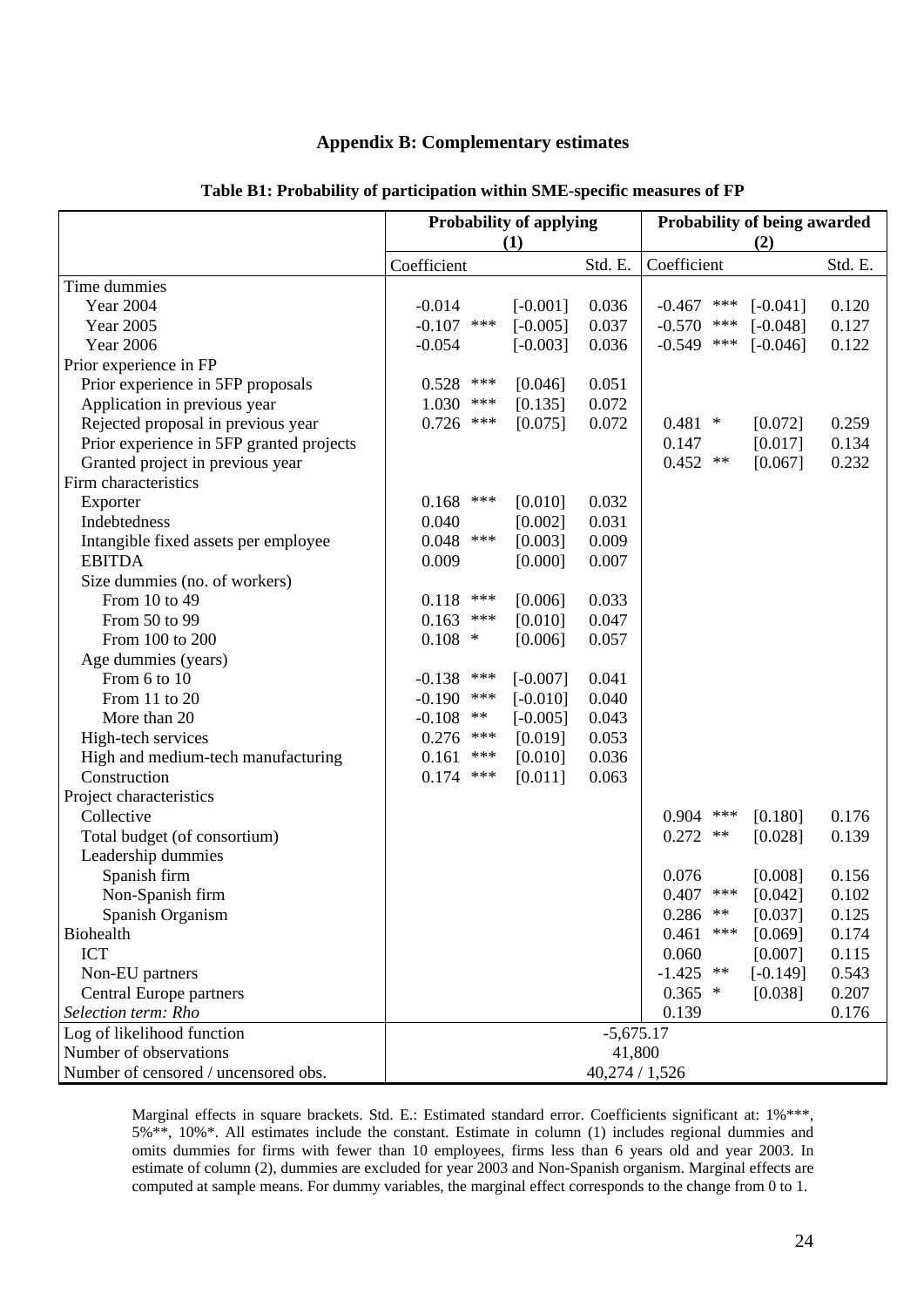|                                                       | <b>Total</b><br>applications | <b>Granted</b><br>applications |
|-------------------------------------------------------|------------------------------|--------------------------------|
| Collective research project (%)                       | 8.7                          | 22.1                           |
| Experience (%)                                        |                              |                                |
| Prior experience in 5FP proposals                     | 19.9                         | 24.5                           |
| Application in previous year                          | 39.1                         | 40.7                           |
| Prior experience in granted 5FP projects              | 16.2                         | 20.2                           |
| Granted project in previous year                      | 6.5                          | 10.7                           |
| Rejected project in previous year                     | 32.6                         | 30.0                           |
| Leadership (%)                                        |                              |                                |
| Spanish firm                                          | 10.0                         | 7.5                            |
| Non-Spanish firm                                      | 31.3                         | 39.9                           |
| Spanish Organism                                      | 18.4                         | 15.0                           |
| Participation of Non-EU partners (%)                  | 10.5                         | 8.8                            |
| Participation of Central Europe partners (%)          | 33.9                         | 37.8                           |
| Proposals related to <i>biohealth</i> technologies %) | 4.7                          | 7.1                            |
| Proposals related to ICT (%)                          | 14.9                         | 14.6                           |
| Total budget $(\bigoplus$                             | 1,553,436                    | 1,768,011                      |
| Number of observations                                | 1,526                        | 253                            |

# **Table B2: Features of the applications. Descriptive statistics**